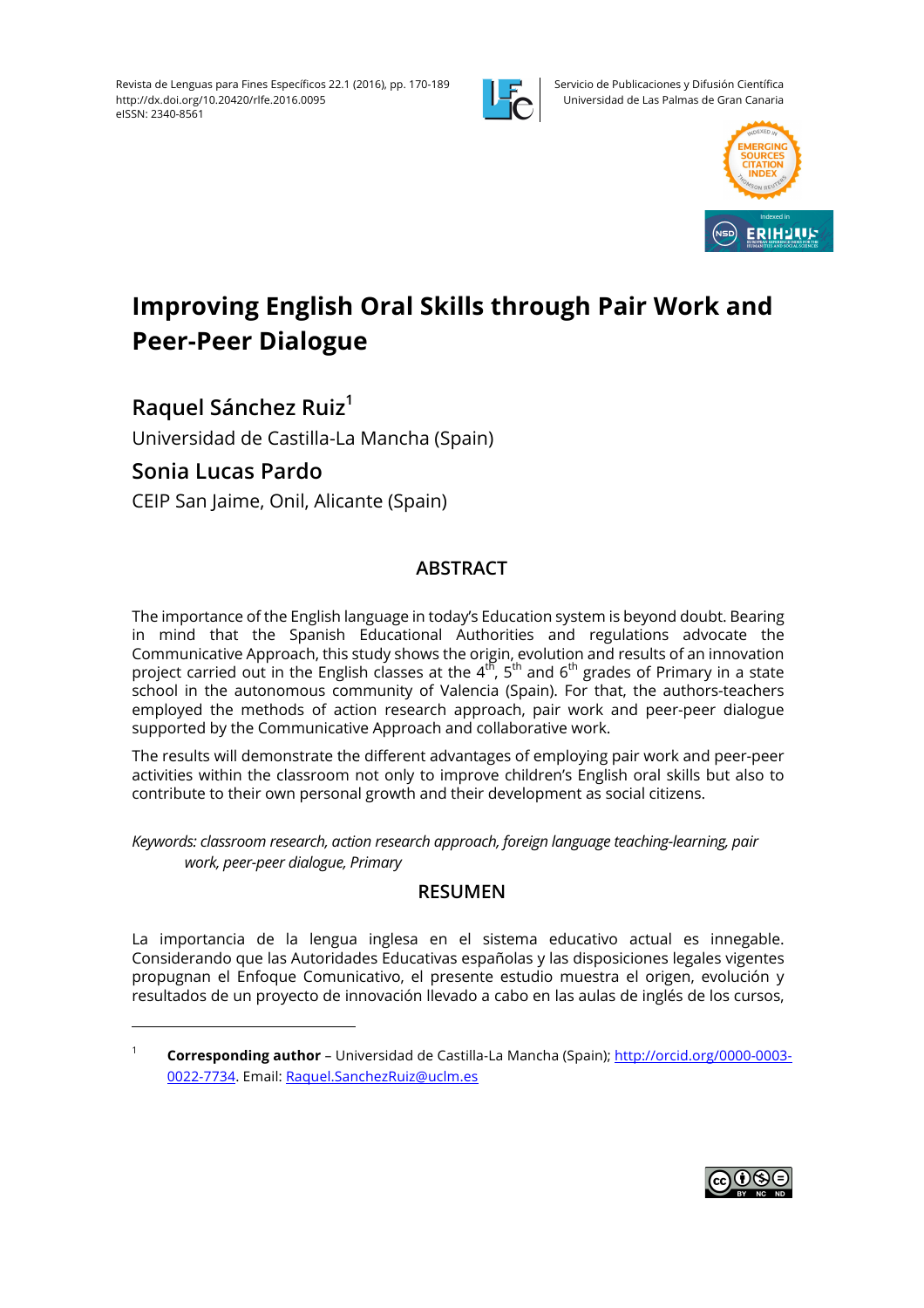4º, 5º y 6º de Primaria en un colegio público de la Comunidad Valenciana (España). Para ello, los autores-profesores emplearon los métodos de investigación-acción, trabajo en parejas e interacción entre pares, apoyándose a su vez en el Enfoque Comunicativo y el trabajo colaborativo.

Los resultados reflejarán las distintas ventajas de utilizar el trabajo en parejas y actividades realizadas por pares en el aula no solo para mejorar la destreza oral de los alumnos en inglés, sino también para contribuir a su desarrollo personal y como ciudadanos sociales.

*Palabras clave: investigación en el aula, investigación-acción, enseñanza-aprendizaje de la lengua extranjera, trabajo en parejas, interacción entre pares, Primaria*

### **1. Introduction**

The Common European Framework of Reference for Languages (Council of Europe, 2001), as well as the Organic Law of Education (2006) and the Royal Decrees 111/2007 and 108/2014, which regulate the curriculum of Primary Education in the Autonomous Community of Valencia, advocate the Communicative Approach. Therefore, the main focus of attention in the English class is using the foreign language so as to communicate regardless of accuracy; as a consequence, oral communication becomes the cornerstone in the classroom (Gordillo Santofimia, 2011, p. 1). Moreover, English is the most spoken language across the European Union and even the world as it is the *lingua franca* of today's society (Crystal, 2003). The Spanish Educational Authorities are aware of this relevance; thus, they are both promoting innovation projects whose main line of research is foreign languages and creating European or Bilingual Sections at schools where English predominates.

Bearing that in mind and considering that Spanish pupils, despite having improved in the last few years, still lack skills and rudiments to orally communicate effectively, as Rubio Alcalá and Martínez Lirola (2008, p. 51) and the European Commission (2005, 2006) demonstrate, we carried out an innovation project to work the oral communicative competence through the Communicative approach, pair work and peer-peer dialogue. The objectives of the mentioned project were: a) to effectually develop the communicative competence in English as well as to gradually improve the acquisition and learning of this language; b) to prioritise the oral skills (listening, speaking and oral interaction) to help children integrate into the information and knowledge society; c) to develop the social and civic competences through team work; d) to develop the learning to learn competence by improving children's academic performance and study skills, especially concerning oral skills, as well as to discover their real educational needs in relation to oral communication and to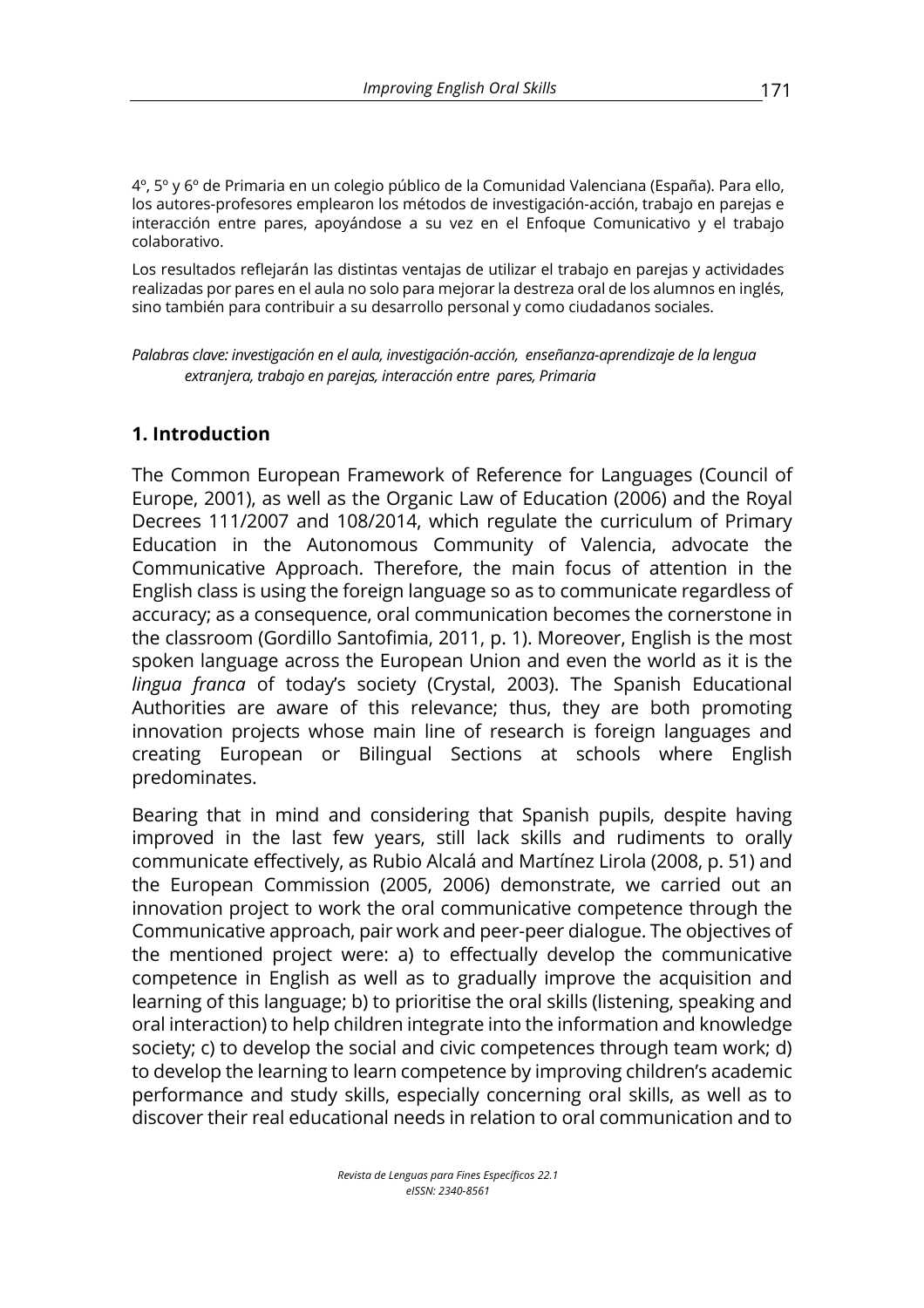bridge their gaps in an individualised way; e) to complement the didactic material usually utilised in class so as to motivate children with innovating and playful activities which build their interest in learning a foreign language as well as in the different cultures of English-speaking countries; and finally, f) to involve children in their own learning process through action, reflection, evaluation and self-evaluation.

This study relies on the frames of the Communicative Approach, action research approach, pair work and peer-peer dialogue. First, *the Communicative Approach* focuses on students' ability to use the language, rather than how much of the grammatical, lexical or phonological resources of the language they know (Morrow, 2012, p. 140). That is, the emphasis is placed on meaning instead of form. Moreover, communicative teaching is aimed at using language in authentic social contexts (Schmid, 2010, p. 159). The use of this approach in the classroom, as Taylor and Wigglesworth remarked (2009, p. 325), resulted in the increasing use of *pair work* in second language learning contexts. "Pair work is advocated by major theories of second language [L2] learning and research findings suggest that pair work facilitates L2 learning" (Storch & Aldosari, 2013, p. 31). Some benefits of using pair work in the learning contexts are that learners are given more opportunities to actively use both their receptive and productive language skills and to provide and obtain feedback from other students (Taylor & Wigglesworth, 2009, p. 326). From a pedagogical perspective, pair work promotes a positive affective climate where students feel less anxious and more confident, improves the quantity and quality of learner talk, promotes learner autonomy and self-directed learning and allows the teacher to assign different tasks to different groups so as to manage a mixed proficiency class (Baleghizadeh, 2009, p. 1). Furthermore, pair work supports interaction, which can facilitate the L2 development by providing learners with comprehensible input, negative feedback and opportunities to modify their output (Gass & Mackey, 2006). From a sociocultural perspective, the learner is likely to develop their linguistic and cognitive abilities when a more knowledgeable person supports or "scaffolds" a learner socially, cognitively and affectively during interaction (Lantolf & Thorne, 2006). In this study, this is linked to *peer-peer collaborative dialogue*, which engages students in problem solving and knowledge building (Swain, 2000, p. 102). It is used in second language learning as learners encounter linguistic problems and attempt to solve them together in a way that language is used both as a communicative and cognitive tool (Swain, Brooks & Tocalli-Beller, 2002, p. 171). As Zeng and Takatsuka (2009, p. 434) claim, peer-peer collaborative dialogue is of particular significance in the L2 learning process, since "in collaborative dialogue, learners use language to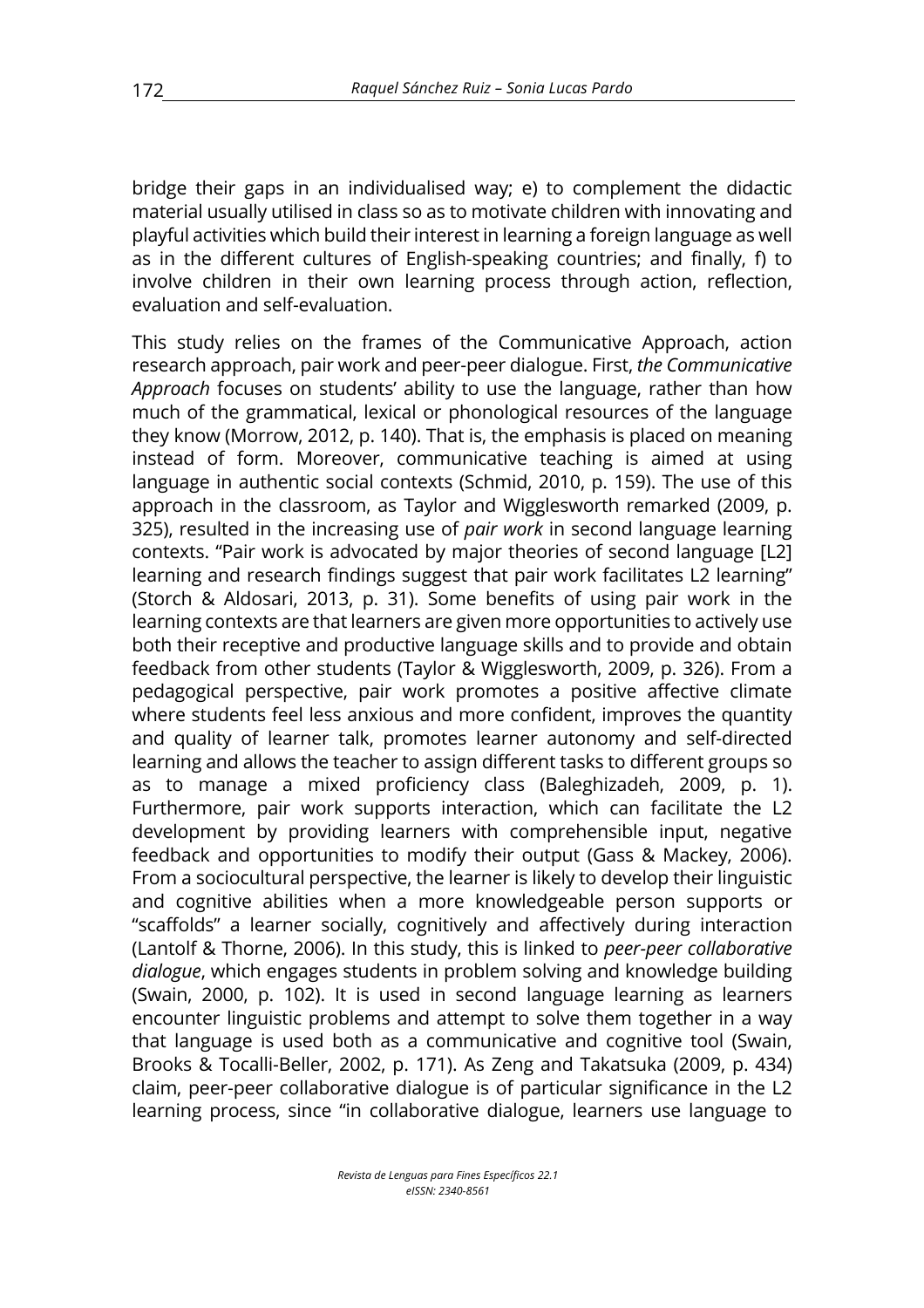reflect on language use, and in doing so, the divide between language use and language learning is overcome with the two co-occurring in the same activity". Furthermore, "during peer interaction learners could assist each other for language development and, at the same time, they may develop a more comprehensive idea of their own L2 knowledge" (Sato & Ballinger, 2010, p. 158). Finally, this study is embedded in *action research*, whose purpose is to solve a particular problem and to produce guidelines for best practice (Denscombe, 2010, p. 6). This study has followed Susman's action research model and phases (1983): first, the problem was identified and the data were collected for a more detailed diagnosis (planning). Then, possible solutions were proposed so as to elaborate a plan of action (acting). Data on the results were collected and analysed (observing). And finally the findings were interpreted in relation to the success of the action (reflecting).

Under these premises, the main aim of this paper is to show the origin, evolution and results of a project carried out in the English classes at the  $4<sup>th</sup>$ ,  $5<sup>th</sup>$  and  $6<sup>th</sup>$  grades of Primary in a state school in the autonomous community of Valencia (Spain) and to demonstrate the different advantages of pair work and peer-peer activities to improve children's English oral skills. In the project, learners had to work in pairs and/or groups to practise the oral skill – pronunciation, sentence structure, vocabulary, fluency, etc.– by taking advantage of peer-peer dialogue and collaborative work. Collaboration implies creating "an environment where participants are able to understand the holistic mode of reality where the hole means more than the addition of parts" (Equihua, Borja, Ramírez & Treviño, 2011, p. 2504).

## **2. Data and methodology**

The authors of the present paper are also the English teachers involved in the project. The English teachers carried out the project at the  $4^{th}$ ,  $5^{th}$  and  $6^{th}$ grades of Primary in a state school of a little village in the province of Alicante. The school was located in a rural village from the region *L'Alcoià*, where most pupils were Valencian- and Spanish-speaking. The school offered both Early Childhood and Primary (two groups per level) Education. It had got 29 teachers, from whom two were English teachers. The school had four linguistic programmes promoting Spanish, Valencian and English at very young ages.

Before starting the project, the teachers held several meetings, first with the school board, then with the teaching staff and later with the parents (planning phase in the action research model). All of them agreed to proceed with the project. So as to demonstrate the actual benefits of the project, in the first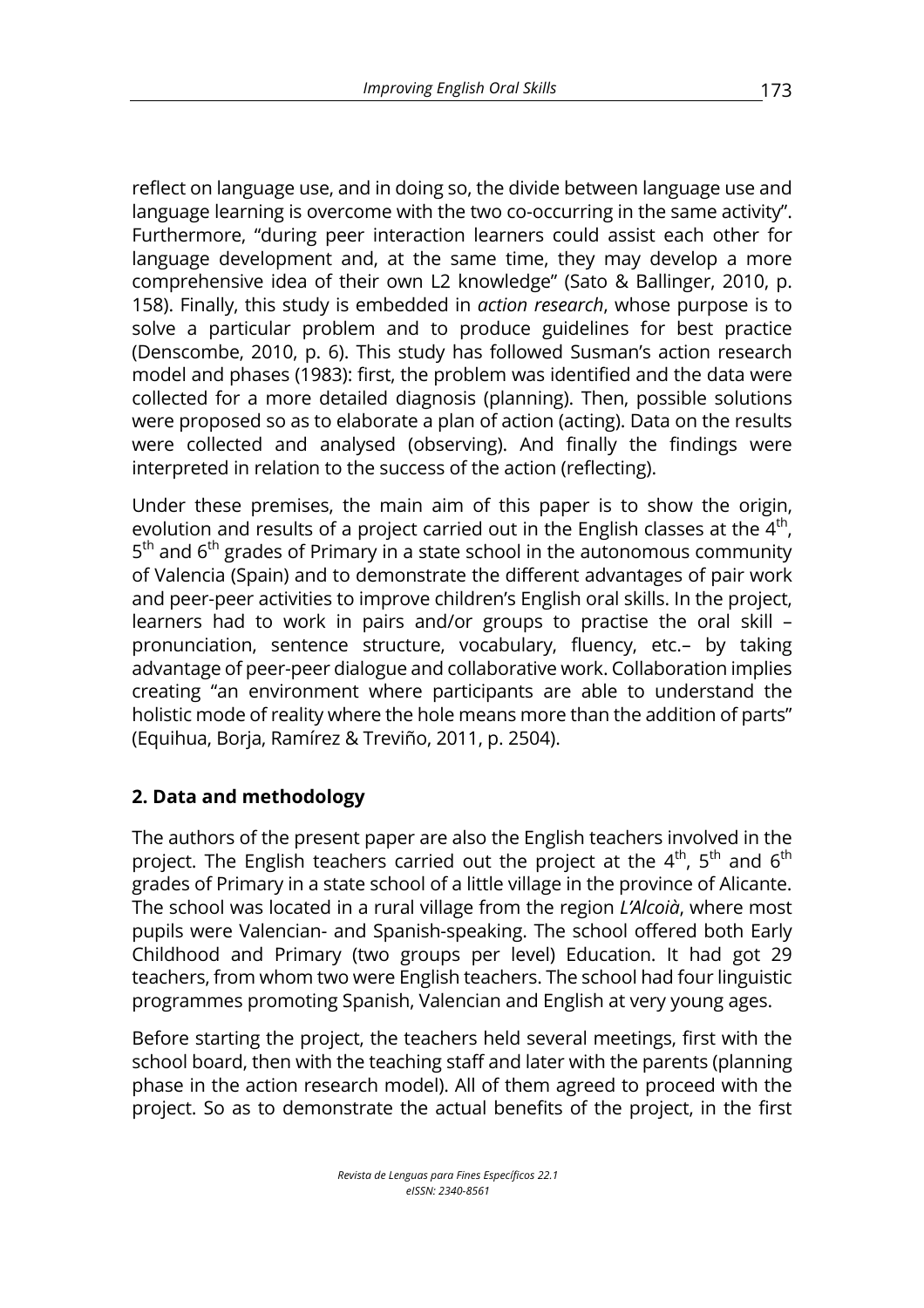term, only groups  $4<sup>th</sup>A$ ,  $5<sup>th</sup>A$  and  $6<sup>th</sup>A$  participated in the activities. This approach permitted to compare the results in the exams and academic performance of these courses to those of groups  $B^2$ , which we will show in the analysis section. Since it would have been unfair to deprive groups B of the beneficial effects of the project, in the second term, only these groups participated in the project in order to catch up with groups A. Finally, in the third term, both groups A and B continued with the project as the teachers realised the great improvement in their children's oral skills, which we will also comment in the analysis section. The project started in October and continued until June. The implementation of the project corresponds to the acting phase in the action research model. The teachers implemented the project one hour per week. Apart from the class, every corner of the learning environment was used, for example the playground or the gym, to make the most of the school facilities. The teachers also utilised other resources, such as puppets, to motivate the pupils during the whole process. Furthermore, the teachers sometimes recorded the performance of their pupils during the classes so that the latter could reflect on and observe their progress and so that the former could propose improvement measures (observing and starting point for reflecting phases in the action research model).

Regarding the characteristics of the pupils who participated in the project: 4<sup>th</sup>A was a class of six boys and eight girls, who worked quite well –with the exception of three pupils, who reviewed less at home– and the class atmosphere was excellent and motivating, hence their very good and excellent marks. In this class, girls used to have understanding problems, since they normally thought their friends would disappoint them on purpose or mock and ridicule them.  $4<sup>th</sup>B$  was a class of five boys and ten girls, who had a very good pace of work; in fact, just one pupil had more problems, but –as she worked hard– she was very motivated and obtained good results. Despite their excellent and hard-working class atmosphere, the pupils got quite concerned when they were assessed; thus, the teachers used relaxing exercises to keep them calm. Furthermore, there was a boy, considered a leader, who sometimes bothered other children. At 5<sup>th</sup> grade, group A was composed of five boys and ten girls, who worked well. However, there were three pupils with a lower level and constant chattering. There was a female leader, who sometimes bothered other girls, and a pupil with dyslexia. In group B, there were eleven boys and ten girls, who worked well but sometimes just fairly.

 

<sup>2</sup> So as to obtain reliable data and compare the results of each group, the teachers prepared initial, formative and final tests to check pupil's oral skills along the process. We will show the results in the analysis section.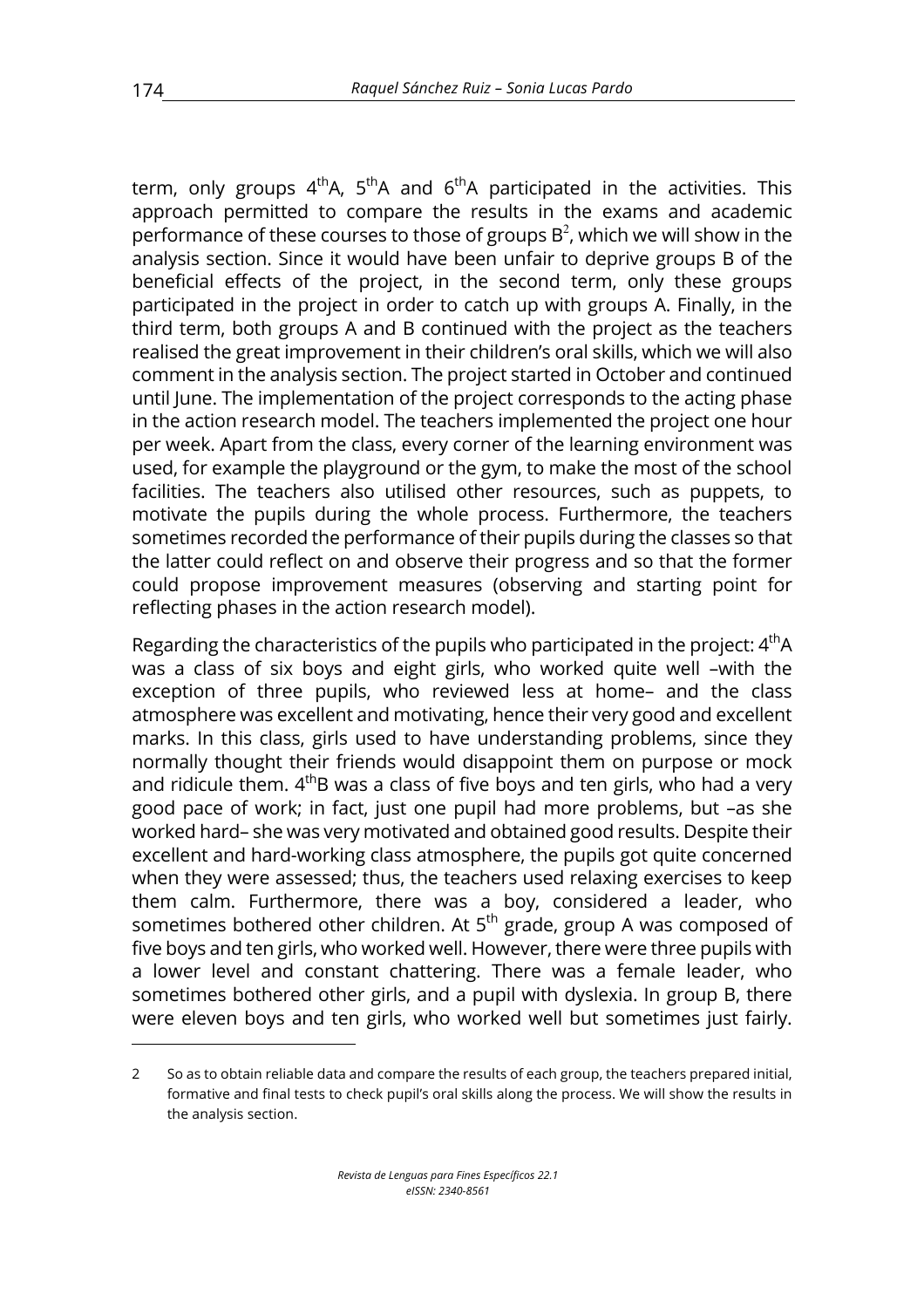They were intelligent but it was difficult to motivate them, probably, since there was a pupil diagnosed with Asperger Syndrome who disturbed and disrupted every class. Therefore, the class atmosphere was complicated due to tensions, as this child usually challenged his classmates. Finally, at  $6<sup>th</sup>$  grade, in group A, there were thirteen boys and ten girls, who worked very well, with the exception of four pupils who needed extra help. Moreover, there were problems with some girls, since they even bothered another pupil with their mobiles phones. There was one pupil with individual curricular adaptations as well. In group B, there were nine boys and nine girls, who worked well but were chatty and more active than the rest too. They usually felt the necessity to move when learning. On the one hand, they were hard-workers and motivated, but sometimes social problems arose. Nevertheless, they all helped a pupil with individual curricular adaptations a lot. On the other hand, there were problems with boys and girls, since some boys usually insulted and underestimated another boy, which also happened with girls. In relation to families, all of them were concerned about their children's education in all groups.

On the subject of the methodology of the project, the teachers took the following steps. First, the material was prepared, which included: dialogues, worksheets, guessing activities, card games, flashcards, etc. However, some of the pupils, for instance at fourth grade, prepared materials and brought board games for two different activities: *The Market* and *Guess Who*. In *The Market*, the pupils prepared different market stalls; for that, they brought plastic food and prepared signs with the name of each product in English and their price so that they could buy and sell them afterwards. They also brought cash registers and play money; thus, the simulation was even more genuine and motivating. On the other hand, the pupils brought their *Guess Who* board games so that the whole class could play at the same time. They had to guess the character that their partners had chosen by asking yes/no-questions.

Second, the teachers distributed the class in pairs or groups, although this was flexible so as to make the most of the different seating arrangements (horseshoe, four-, five- or six-people groups and individually). The teachers took the seating arrangement from the previous classes into account so as to optimise class periods.

Third, the teachers explained the new communicative situation to practise in the first session. However, in the second session, the pupils automatically started practising in pairs as they already knew what they had to do. During those explanations, the teachers dealt with phonetic and phonological, meaning and grammatical aspects. The pupils frequently asked what they did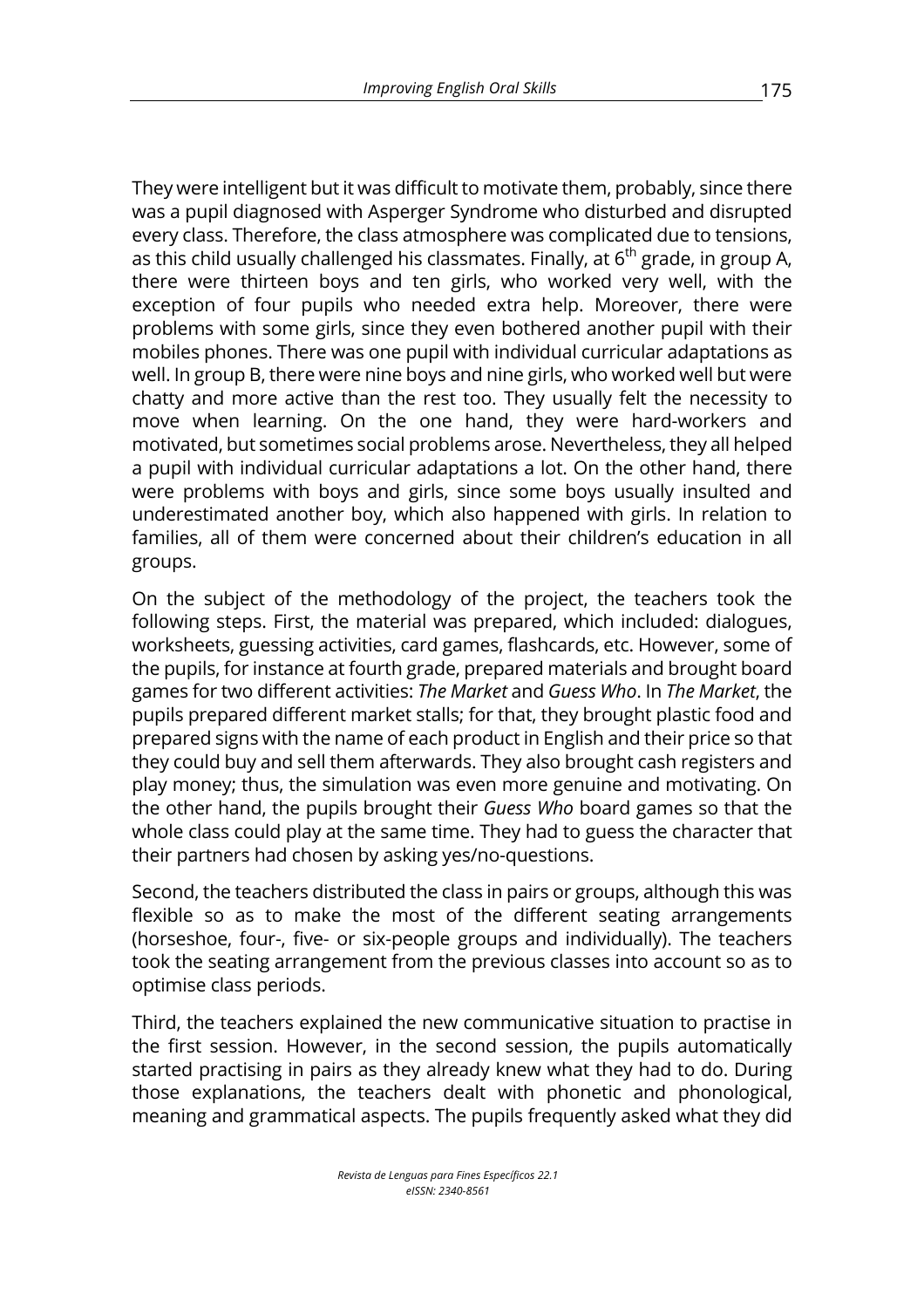not understand since they were in a comfortable and relaxing atmosphere. The practice of the communicative situations lasted several days, always depending on the rate of progress and achievement of objectives. There were two stages in the project: first, controlled practice, where the pupils observed each other; then, free practice, where they exchanged their thoughts about the communicative situation in pairs.

Fourth, except in the classes where the teachers could not move freely because of the pupil with Asperger Syndrome, the teachers always checked the correct oral production of the pupils. For those mentioned cases, the stage of the controlled practice was prolonged before free practice. The teachers distributed the pairs so that there was always a person with a better level who could help the other. When the pairs had practised enough, they performed their communicative situation before the rest of the class.

Finally, the evaluation of the project had three phases, at the same time divided into two subphases. First, the pupils' evaluation was divided into the evaluation by the teachers and self-evaluation. In the evaluation by the teachers, on the one hand, we evaluated their progress in oral communication through the activities done in class; and on the other hand, their oral skills in the final exam. For that, the teachers used evaluation rubrics, with five different levels equivalent to the marks assigned in Primary Education: fail, pass, good, merit and distinction. To apply the rubric, each pupil had to ask two questions: if the questions were right, they obtained 0.4 marks; if the answers were right, they obtained 0.4 marks. They added 0.1 marks for fluency and 0.1 more for pronunciation (rhythm, stress and intonation). On the whole, 1 mark divided into the following parts: 0.2 first question + 0.2 first answer + 0.2 second question  $+$  0.2 second answer  $+$  0.1 fluency  $+$  0.1 pronunciation. Following the principles of the Communicative Approach, 'communication' and meaning always prevailed over 'accuracy' and form. The teachers always chose two questions randomly, but the first question was always about the unit which was being worked in class at that moment and the second question was about previous units. In the pupils' self-evaluation, the teachers created evaluation sheets according to the recommendations of the Common European Framework of Reference for Languages (2001), particularly the European Language Portfolio. So, the items showed their progress from a positive perspective, that is, they reflected what they had achieved but not what they could not do yet.

The second phase was the evaluation of the teachers, at the same time, divided into the evaluation by the pupils and self-evaluation. The pupils evaluated both the performance and coordination of the teachers by means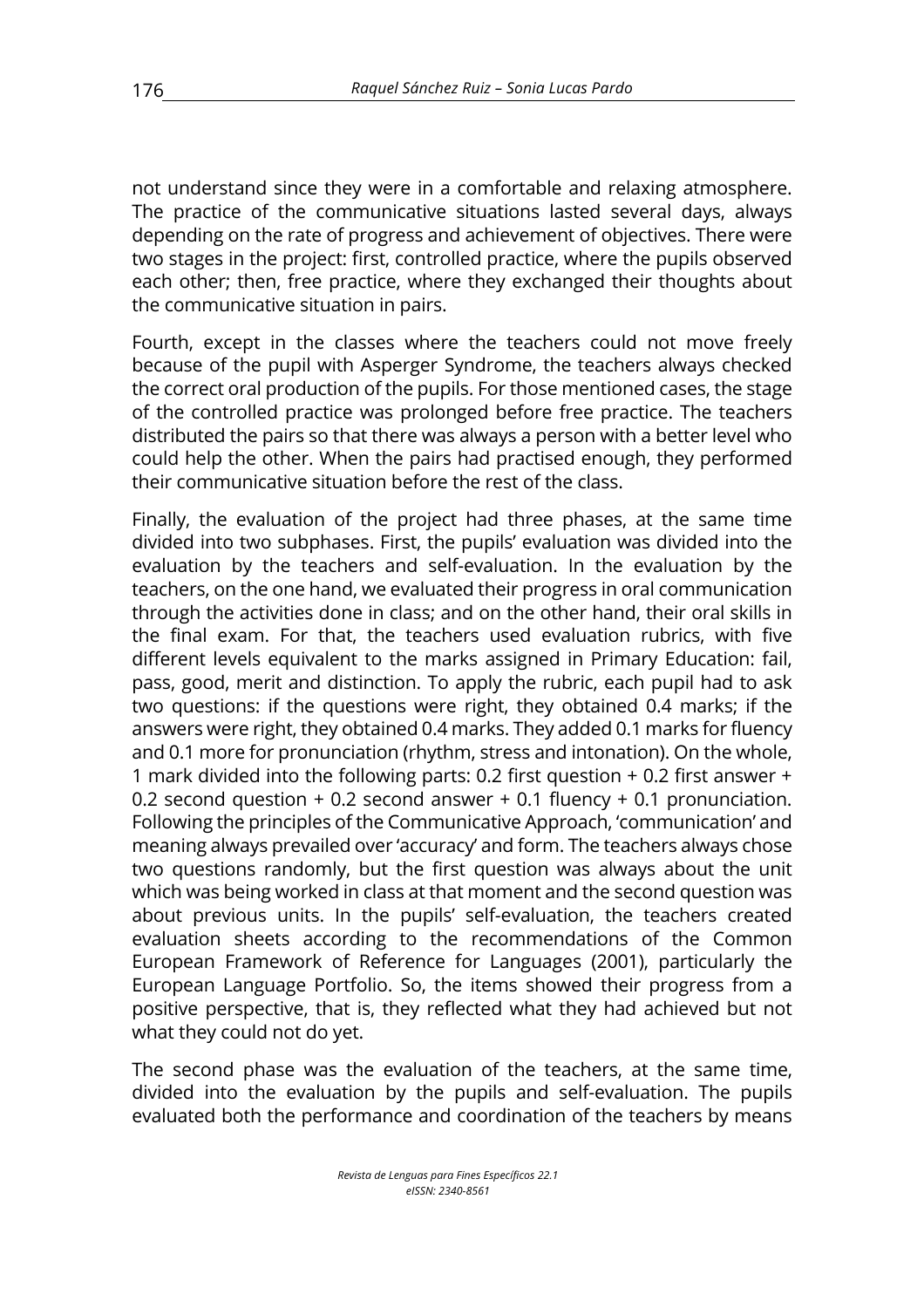of a survey. The teachers created and filled in some questionnaires to reflect on the implementation and the coordination of the project. From them, improvement measures arose, which will be commented in the analysis section and considered for future projects.

Finally, the third phase was the evaluation of the process and the product. For the evaluation of the process, the teachers used a questionnaire to evaluate whether the deadlines had been met, whether the employed methodology had been appropriate and why or why not, and so on. The teachers also took notes about the difficulties encountered as well as the positive and negative aspects of the implementation of the project in a diary in each term. As far as the product is concerned, the teachers compared the results from the three exams at the end of each term, mentioned in footnote 2. The first exam was the starting point for the project and permitted to lay the foundations and adjust the best methodology in each class, the second exam let the teachers measure the progress of the pupils in the project and the third exam measured the benefits of the project in the pupils' oral skills.

### **3. Results**

As mentioned before, at the beginning of the project, the teachers carried out an initial evaluation in all groups to check their pupils' level and to be able to compare the results at the end of each term and at the end of the year. It must be noted that, in this first term, groups A were the sample or experimental groups, and groups B, the control groups. Table 1 shows the results of the initial evaluation:

| <b>Initial test</b> |      |      |             |                |   |    |  |  |  |  |  |
|---------------------|------|------|-------------|----------------|---|----|--|--|--|--|--|
|                     | Fail | Pass | Good        | <b>TOTAL</b>   |   |    |  |  |  |  |  |
| $4th$ grade         |      |      |             |                |   |    |  |  |  |  |  |
| Group A             | 3    | 8    | 3           | 0              | 0 | 14 |  |  |  |  |  |
| Group B             | 7    | 3    | 1           | 3              | 1 | 15 |  |  |  |  |  |
| <b>TOTAL</b>        | 10   | 11   | 4           | 29             |   |    |  |  |  |  |  |
| $5th$ grade         |      |      |             |                |   |    |  |  |  |  |  |
| Group A             | 7    | 5    | 3           | 0              | 0 | 15 |  |  |  |  |  |
| Group B             | 6    | 3    | 9           | 2              | 1 | 21 |  |  |  |  |  |
| <b>TOTAL</b>        | 13   | 8    | 12          | $\overline{2}$ | 1 | 36 |  |  |  |  |  |
| $6th$ grade         |      |      |             |                |   |    |  |  |  |  |  |
| Group A             | 3    | 6    | 5           | 4              | 5 | 23 |  |  |  |  |  |
| Group B             | 3    | 8    | 2           | 3              | 2 | 18 |  |  |  |  |  |
| <b>TOTAL</b>        | 6    | 14   | 7<br>7<br>7 |                |   | 41 |  |  |  |  |  |

*Table 1. Results of the initial evaluation*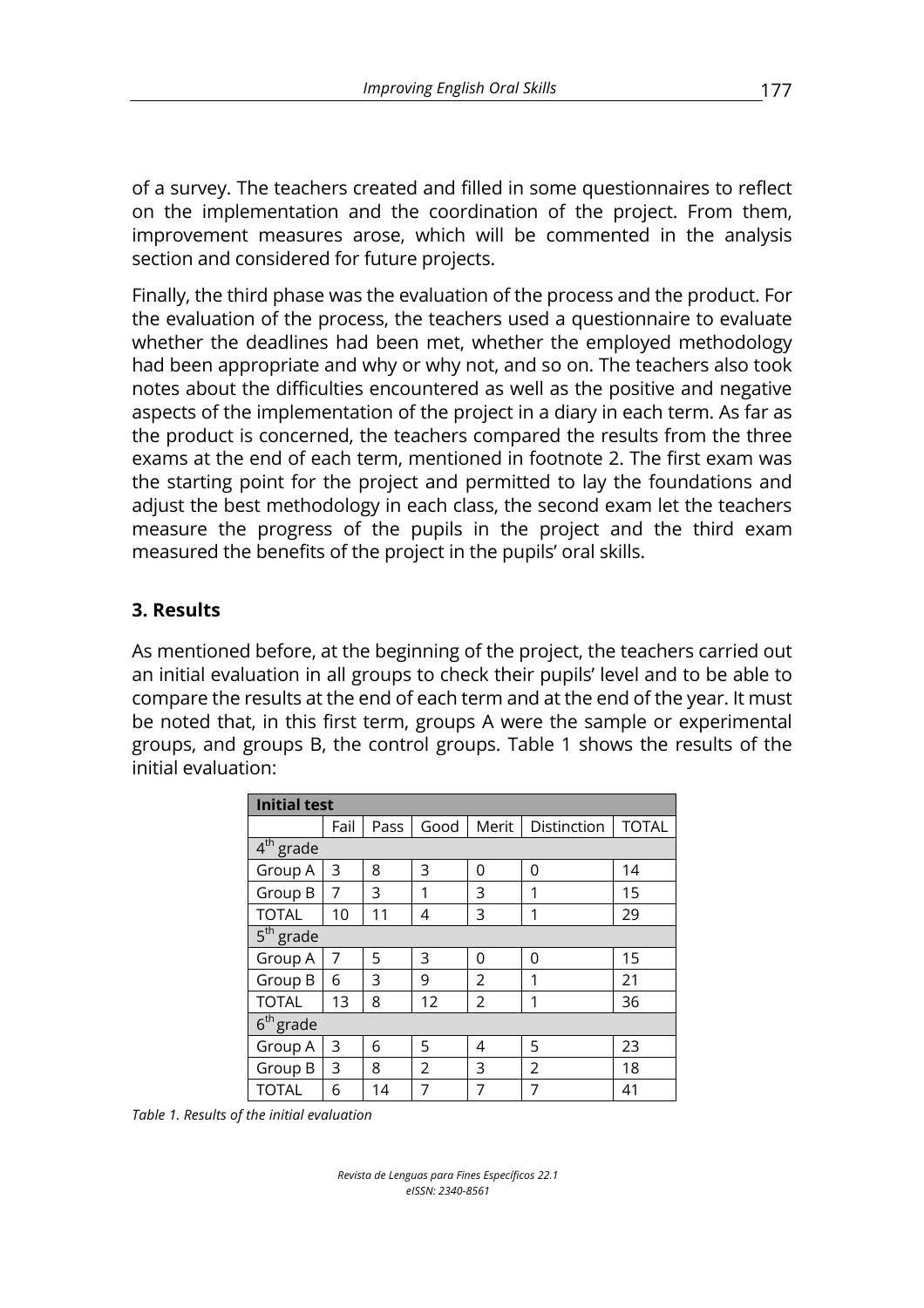Then, at the end of the term, the teachers carried out another evaluation to check the influence of the project as well as the development of the classes. Table 2 shows these results:

| <b>First term</b>     |      |      |      |       |             |              |  |  |  |  |  |  |
|-----------------------|------|------|------|-------|-------------|--------------|--|--|--|--|--|--|
|                       | Fail | Pass | Good | Merit | Distinction | <b>TOTAL</b> |  |  |  |  |  |  |
| 4 <sup>th</sup> grade |      |      |      |       |             |              |  |  |  |  |  |  |
| Group A               | 1    | 4    | 1    | 3     | 5           | 14           |  |  |  |  |  |  |
| Group B               | 0    | 3    | 2    | 6     | 15          |              |  |  |  |  |  |  |
| <b>TOTAL</b>          | 1    | 0    | 3    | 9     | 9           | 29           |  |  |  |  |  |  |
| $5th$ grade           |      |      |      |       |             |              |  |  |  |  |  |  |
| Group A               | 4    | 3    | 1    | 3     | 4           | 15           |  |  |  |  |  |  |
| Group B               | 1    | 4    | 0    | 9     | 7           | 21           |  |  |  |  |  |  |
| <b>TOTAL</b>          | 5    | 7    | 1    | 11    | 11          | 36           |  |  |  |  |  |  |
| $6th$ grade           |      |      |      |       |             |              |  |  |  |  |  |  |
| Group A               | 1    | 1    | 1    | 4     | 16          | 23           |  |  |  |  |  |  |
| Group B               | 1    | 0    | 2    | 4     | 11          | 18           |  |  |  |  |  |  |
| <b>TOTAL</b>          | 2    | 1    | 3    | 8     | 27          | 41           |  |  |  |  |  |  |

*Table 2. Results at the end of the first term*

In the second term, the groups swapped their roles, that is, groups A became the control groups and groups B, the experimental groups, so that they could catch up with the former and benefit from the project as well. Table 3 shows the results of the second term:

|                       | <b>Second term</b> |                |      |       |             |              |  |  |  |  |  |  |  |  |
|-----------------------|--------------------|----------------|------|-------|-------------|--------------|--|--|--|--|--|--|--|--|
|                       | Fail               | Pass           | Good | Merit | Distinction | <b>TOTAL</b> |  |  |  |  |  |  |  |  |
| $4th$ grade           |                    |                |      |       |             |              |  |  |  |  |  |  |  |  |
| Group A               | 1                  | $\overline{2}$ | 1    | 3     | 7           | 14           |  |  |  |  |  |  |  |  |
| Group B               | 0                  | 0              | 0    | 5     | 10          | 15           |  |  |  |  |  |  |  |  |
| <b>TOTAL</b>          | 1                  | 2              | 1    | 8     | 17          | 29           |  |  |  |  |  |  |  |  |
| 5 <sup>th</sup> grade |                    |                |      |       |             |              |  |  |  |  |  |  |  |  |
| Group A               | $\Omega$           | $\mathfrak{D}$ | 1    | 9     | 3           | 15           |  |  |  |  |  |  |  |  |
| Group B               | 0                  | 3              | 3    | 5     | 10          | 21           |  |  |  |  |  |  |  |  |
| <b>TOTAL</b>          | 0                  | 5              | 4    | 14    | 13          | 36           |  |  |  |  |  |  |  |  |
| $6th$ grade           |                    |                |      |       |             |              |  |  |  |  |  |  |  |  |
| Group A               | 1                  | 4              | 1    | 10    | 7           | 23           |  |  |  |  |  |  |  |  |
| Group B               | 1                  | 2              | 4    | 7     | 4           | 18           |  |  |  |  |  |  |  |  |
| <b>TOTAL</b>          | 2                  | 6              | 5    | 17    | 11          | 41           |  |  |  |  |  |  |  |  |

*Table 3. Results at the end of the second term*

Finally, in the third term, both groups at all grades participated in the project, with the following results: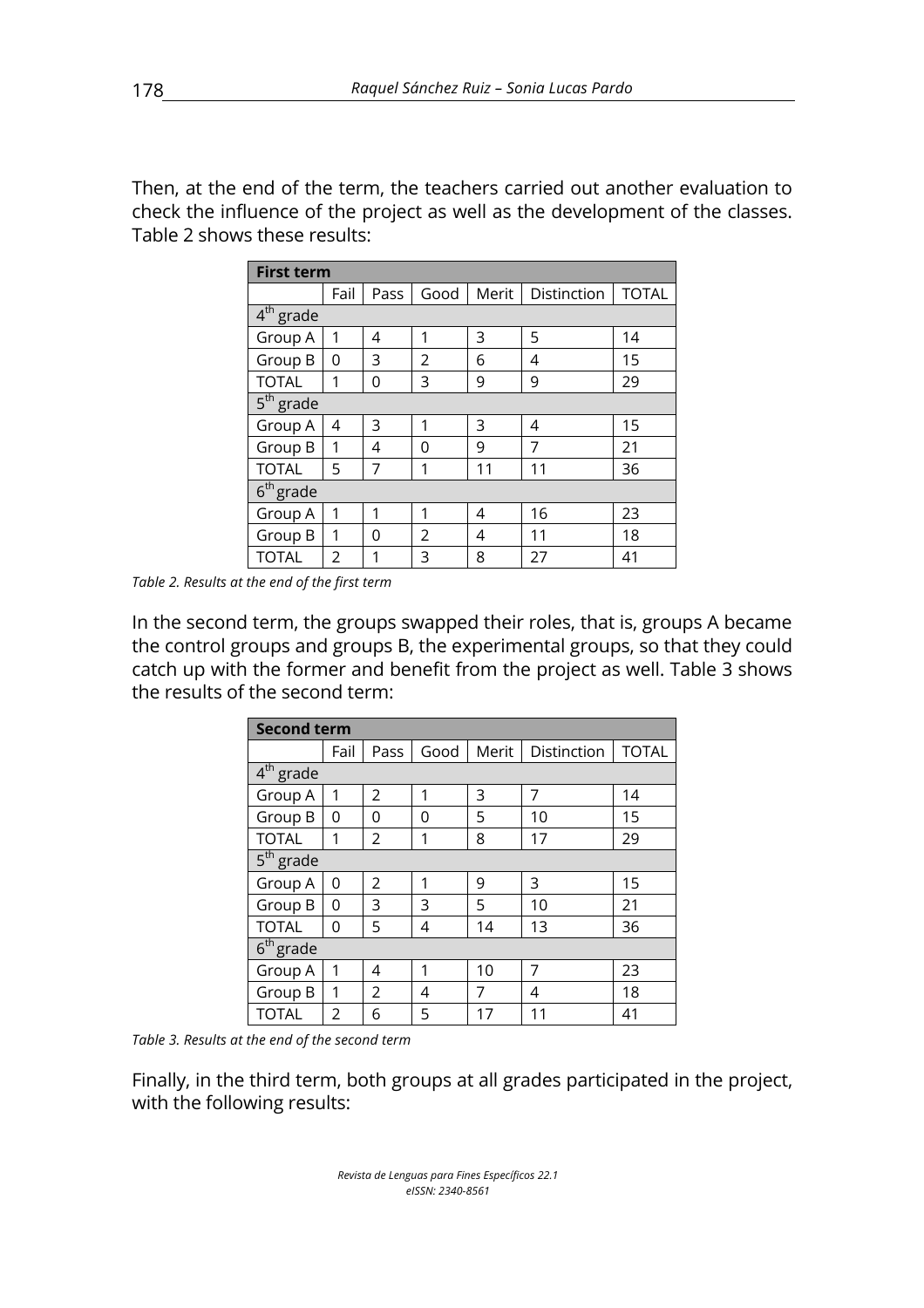| <b>Third term</b> |      |               |      |       |             |              |  |  |  |  |
|-------------------|------|---------------|------|-------|-------------|--------------|--|--|--|--|
|                   | Fail | Pass          | Good | Merit | Distinction | <b>TOTAL</b> |  |  |  |  |
| $4th$ grade       |      |               |      |       |             |              |  |  |  |  |
| Group A           | 0    | 1             | 0    | 5     | 8           | 14           |  |  |  |  |
| Group B           | 0    | O             | O    | 8     | 15          |              |  |  |  |  |
| <b>TOTAL</b>      | 0    | 1             | 0    | 12    | 16          | 29           |  |  |  |  |
| $5th$ grade       |      |               |      |       |             |              |  |  |  |  |
| Group A           | 0    | 1             | 1    | 9     | 4           | 15           |  |  |  |  |
| Group B           | 0    | 3             | 2    | 9     | 7           | 21           |  |  |  |  |
| <b>TOTAL</b>      | 0    | 4             | 3    | 18    | 11          | 36           |  |  |  |  |
| $6th$ grade       |      |               |      |       |             |              |  |  |  |  |
| Group A           | 1    | 0             | 5    | 6     | 11          | 23           |  |  |  |  |
| Group B           | 0    | $\mathcal{P}$ | 2    | 7     | 7           | 18           |  |  |  |  |
| <b>TOTAL</b>      | 1    | 2             | 7    | 13    | 18          | 41           |  |  |  |  |

*Table 4. Results at the end of the third term*

Now, we proceed to explain the development of the project and its impact on the obtained results. As Table 1 shows, at  $4<sup>th</sup>$  grade pupils' marks ranged from fail to distinction. After implementing the project, the number of fails in the experimental group was more than halved, and some of the initial passes and goods became merits and distinctions. However, we also observed that the control group also improved their marks with the development of the usual English classes; in fact, no one failed at the end of the first term. In this regard, it must be noted that in the usual classes, the teachers prioritised oral skills at all grades and emphasis was placed more on meaning than on form under the Communicative Approach. In the second term, while the control group –now groups A– managed to keep their marks to acceptable standards, the experimental group improved their marks, especially in the number of distinctions, which consisted of two thirds of the class; moreover, there were no fails, passes or goods; thus, the lower marks were merits. Finally, in the third term, when the teachers implemented the project in both groups, all the marks in both groups and at all grades improved; that is, every child obtained a merit or a distinction with the exception of only one pupil.

At  $5<sup>th</sup>$  grade, the initial test resulted in a wide range of marks in group B. However, in group A, none of the children obtained a merit or a distinction. After the implementation of the project, group-A's marks improved –as even some of them obtained merits and distinctions– although some pupils did not reach the objectives and failed. Again, as at  $4<sup>th</sup>$  grade, the development of the usual classes made the control group improve their marks as well. In the second term, the now experimental group, who had better marks from the beginning, improved their marks, since there were no fails and almost half of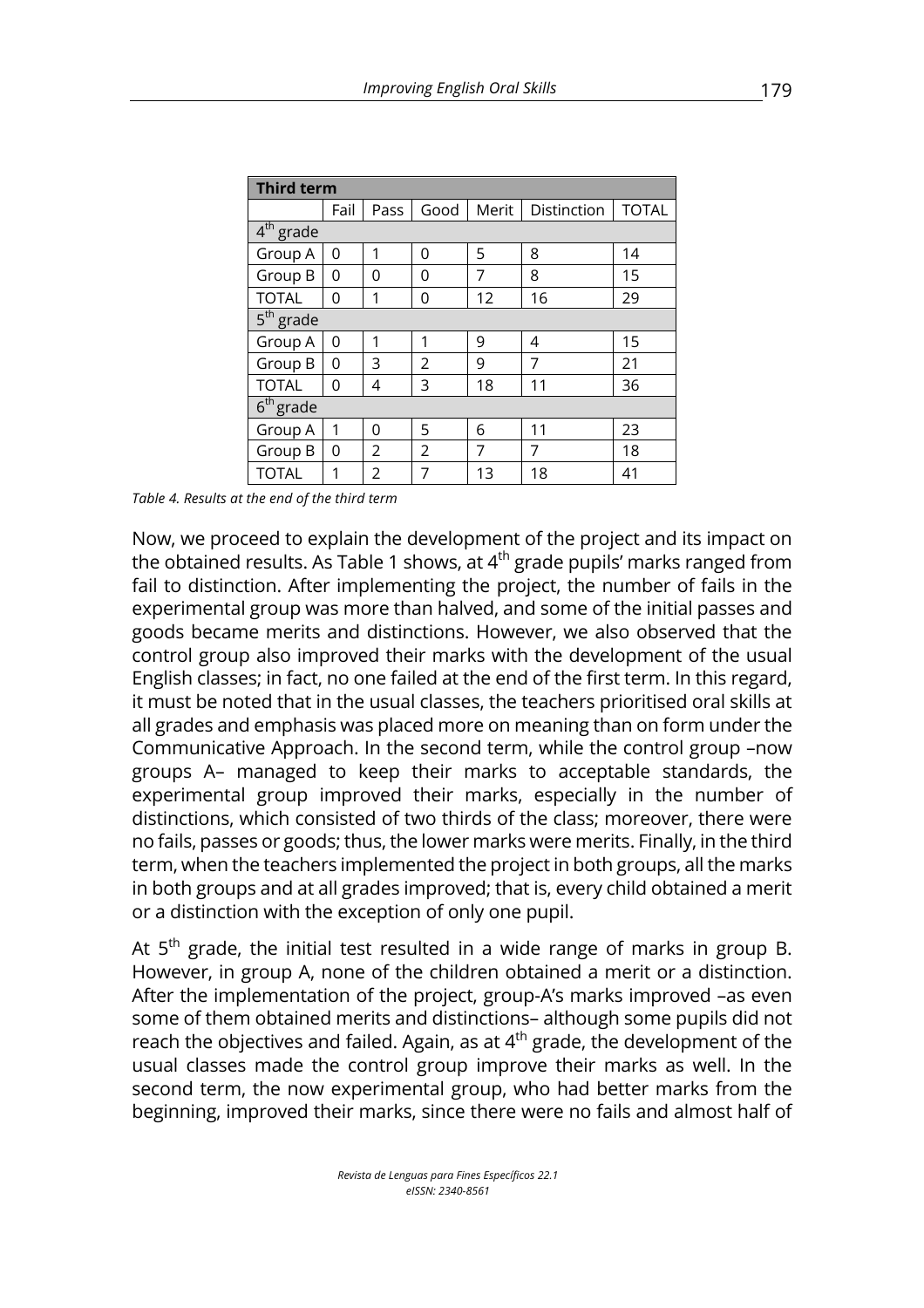the class obtained excellent marks. In the third term, the project proved to be beneficial for both groups as none of the pupils failed and most of them obtained a merit and a distinction.

Finally,  $6<sup>th</sup>$ -grade pupils had the best level, since in the initial test only few failed; however, only few got a distinction as well. After implementing the project, the experimental group managed to improve their marks up to the ranges of merit and distinction. Nevertheless and as at the rest of the grades, the control group also improved their marks with the development of the usual classes. In the second term, on the one hand, the experimental group kept their marks to acceptable standards, with some exceptions though, since the number of distinctions decreased. On the other hand, the control group suffered the lack of the project in this term, since their marks decreased as well; however, in the third term, when the teachers implemented the project again in this group, both groups improved their marks –especially compared to the results in the initial test– and mainly obtained merits and distinctions.

Regarding the results of the evaluation questionnaires, there were three parts the pupils had to fill in. The first part was the children's self-evaluation, which at the same time we divided into two subparts: in the first subpart (questions 1-4), common to all grades, they had to say whether they had improved their fluency, intonation and pronunciation in English as well as learned and acquired new words with the project. The second subpart was specifically addressed to each one of the grades; therefore, at  $4<sup>th</sup>$  grade (questions 5-12), the pupils had to mark whether they knew how to say when their birthday was, to ask what time it was, to use the verb 'to have', to ask for and give instructions, to ask and answer about the weather, to ask and answer using the Present Continuous, to physically describe a person, to ask for and serve food, to ask and say how much something cost and to say the days of the week, months and seasons. At  $5<sup>th</sup>$  grade (questions 13-19), they had to mark if they were able to use the verbs 'to have' and 'to like' and the Present Simple as well as the adverbs of frequency, to ask with 'how long', to compare, to use modal verbs such as 'can' and the structures 'there is/are' and the quantifiers 'some/any'. At  $6<sup>th</sup>$  grade (questions 20-28), the pupils had to confirm if they knew how to use the Present Simple, the Present Continuous and the superlative; to express the time and their likes and dislikes, to speak about what they were wearing, to use the structure 'there is/are' and the Past Simple of the verb 'to be' with places; and finally, to use the Past Simple of common regular verbs.

With the second part of the questionnaire, the pupils had to evaluate the teachers (questions 29-39); thus, children had to answer yes or no to questions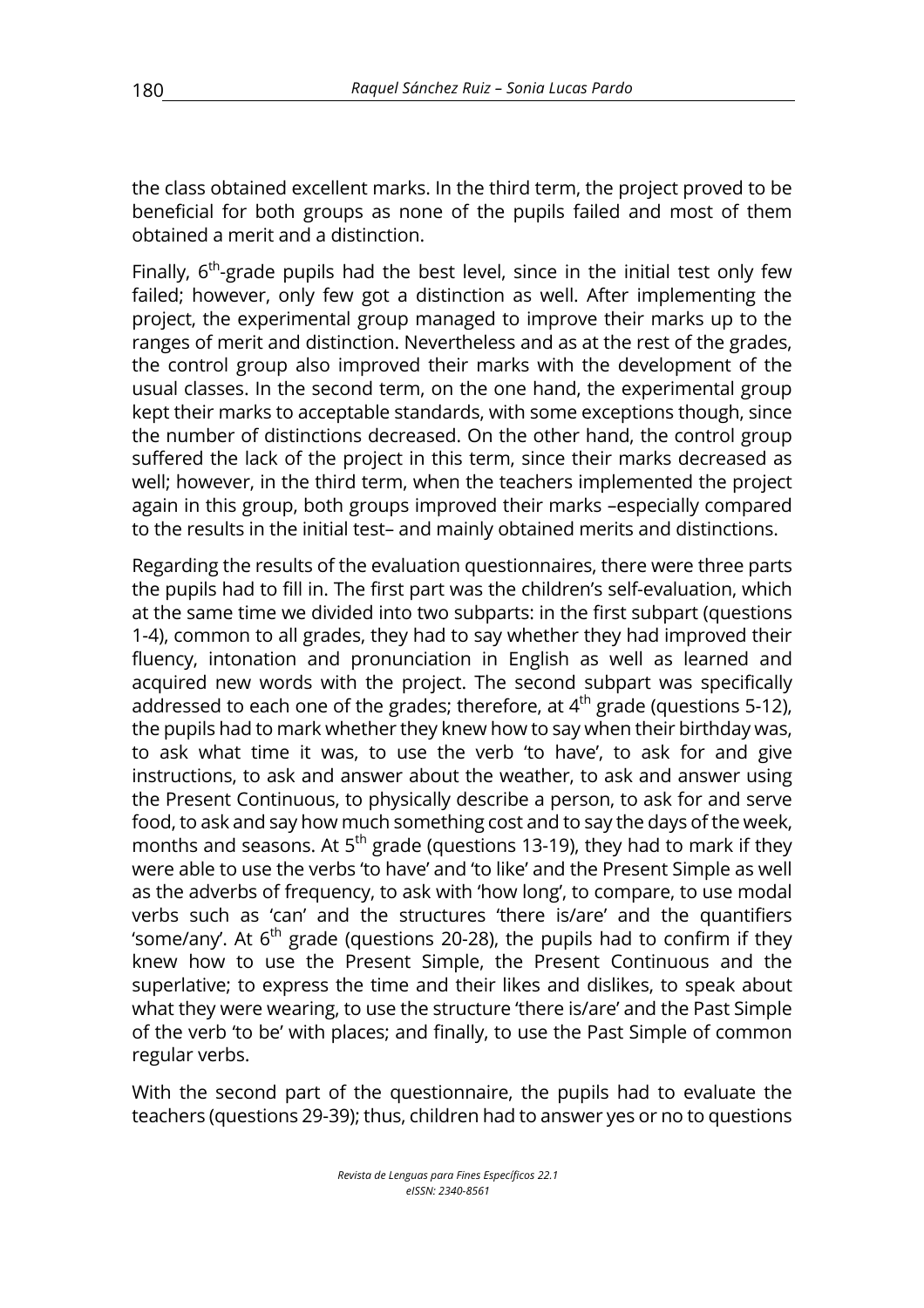related to the clarity of the teachers' explanations of tasks and activities, if they understood the teachers, the teachers' attitude towards their pupils' understanding, if the teachers helped them, if the teachers spoke in English, if the teachers motivated them and made them like the subject and the language and also feel comfortable, if the teachers knew what to do at each moment, and if the teachers devoted the same time to all pupils.

Finally, the third part was about the evaluation of the process and the project itself. Again, there were two subparts: the first one (questions 40-44) referred to the impact of the project on the pupils' motivation; it also appealed to their emotions, since the teachers asked their pupils if they liked the project at a personal level; they were also asked if they felt comfortable working with both the activities of the project and the book; and also about the future, that is, if they would like to include ICT in the project and if they would like to continue with the project the following year. The second subpart (questions 45-48) consisted of open questions, which mainly measured the pupils' emotions and feelings towards the project, since the teachers asked them about those aspects that they liked most and least and they found easier and more difficult. Moreover, before filling in this questionnaire, the teachers gave them the following instructions: each pupil will fill in the following questionnaire anonymously. Be honest and polite. This has three parts so that you can evaluate your own participation in the project, the teachers and the process itself. Read all the questions carefully and ask the teachers if necessary.

| Groups 4 <sup>th</sup> A and 4 <sup>th</sup> B |                              |    |                |                |          |          |          |          |                |          |                |    |          |    |          |    |    |                |
|------------------------------------------------|------------------------------|----|----------------|----------------|----------|----------|----------|----------|----------------|----------|----------------|----|----------|----|----------|----|----|----------------|
| Part 1: Pupils' self-evaluation                |                              |    |                |                |          |          |          |          |                |          |                |    |          |    |          |    |    |                |
| Question number:                               |                              |    | $\overline{2}$ | 3              | 4        | 5        |          | 6        |                | 7        | 8              | 9  |          | 10 |          | 11 | 12 | 13             |
| Yes                                            | 4 <sup>th</sup> A            | 14 | 14             | 14             | 14       | 14       |          | 14       |                | 14       | 14             | 11 |          | 13 |          | 13 | 14 | 12             |
|                                                | $4^{th}B$                    | 12 | 15             | 13             | 14       | 14       |          | 15       |                | 14       | 14             | 14 |          | 14 |          | 14 | 15 | 13             |
| No.                                            | $4^{th}A$                    | 0  | 0              | $\Omega$       | $\Omega$ | $\Omega$ |          | $\Omega$ |                | $\Omega$ | 0              | 3  |          |    |          |    | 0  | 2              |
|                                                | $4^{th}B$                    | 3  | 0              | 2              |          |          |          | 0        |                |          |                | ٠  |          |    |          |    | 0  | $\overline{2}$ |
|                                                | Part 2: Teachers' evaluation |    |                |                |          |          |          |          |                |          |                |    |          |    |          |    |    |                |
| Question number:                               |                              | 30 | 31             | 32             |          | 33       | 34       |          | 35             |          | 36             |    | 37       |    | 38       |    | 39 | 40             |
| Yes                                            | 4 <sup>th</sup> A            | 13 | 14             | 12             |          | 14       | 14       |          | 12             |          | 12             |    | 14       |    | 14       |    | 10 | 10             |
|                                                | $4^{th}B$                    | 14 | 15             | 14             |          | 13       | 14       |          | 10             |          | 12             |    | 13       |    | 14       |    | 11 | 14             |
| No.                                            | $4^{th}$ A                   |    | $\Omega$       | $\overline{2}$ |          | $\Omega$ | $\Omega$ |          | $\overline{2}$ |          | $\overline{2}$ |    | $\Omega$ |    | $\Omega$ |    | 4  | $\overline{4}$ |
|                                                | $4^{th}B$                    |    | 0              | 1              |          | 2        |          |          | 5              |          | 3              |    | 2        |    |          |    | 4  |                |

Now we proceed to show the results of the questionnaires at each grade:

*Table 5. Results of the questionnaire at 4th grade*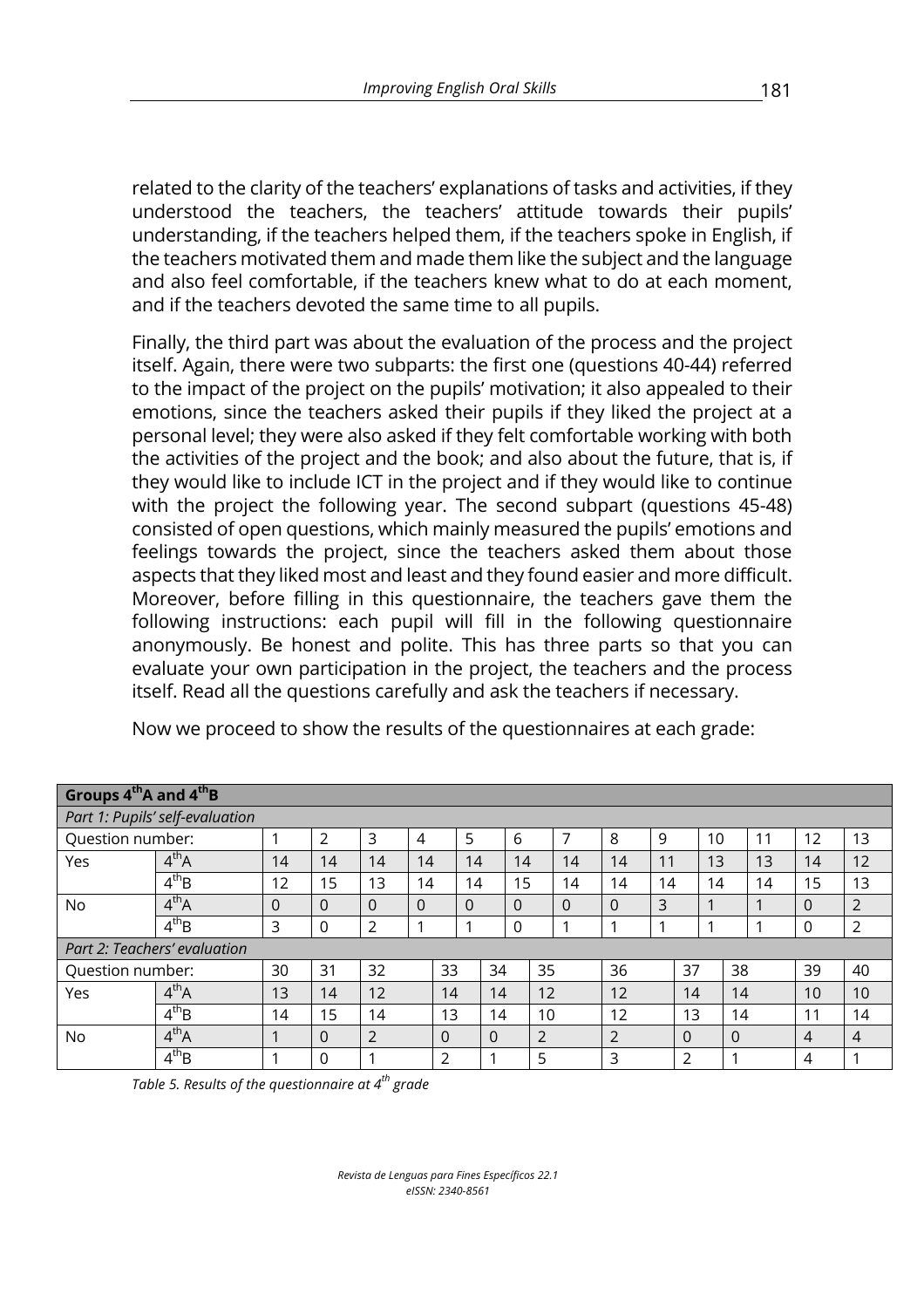| Part 3: Evaluation of the process |                                    |  |    |    |    |           |  |  |  |  |  |
|-----------------------------------|------------------------------------|--|----|----|----|-----------|--|--|--|--|--|
| Question number:                  |                                    |  | 42 | 43 | 44 | 45        |  |  |  |  |  |
| Yes                               | $\overline{a}$                     |  | 13 | 13 |    | າ ລ<br>15 |  |  |  |  |  |
|                                   | $4^{\sf th}$ B                     |  |    | 10 | 10 | 10        |  |  |  |  |  |
| No                                | $4^{\mathsf{th}}$ A                |  |    |    |    |           |  |  |  |  |  |
|                                   | $\mathsf{4}^\mathsf{th}\mathsf{B}$ |  |    |    |    |           |  |  |  |  |  |

*Table 5. Results of the questionnaire at 4th grade (cont.)*

Regarding the open questions at  $4<sup>th</sup>$  grade, both groups liked speaking in public the least; in fact, they considered this as the most difficult part in the project. On the contrary, group A really enjoyed the games and working in pairs. It is interesting that they acknowledged that the project helped them to understand the units seen in the usual classes. And group B stated that they liked games and performances and found it easy to work in pairs. They also mentioned that they liked making new friends when working in pairs due to the project.

|                              | Groups 5 <sup>th</sup> A and 5 <sup>th</sup> B |              |                |    |             |                |              |                |                |          |    |                |  |
|------------------------------|------------------------------------------------|--------------|----------------|----|-------------|----------------|--------------|----------------|----------------|----------|----|----------------|--|
|                              | Part 1: Pupils' self-evaluation                |              |                |    |             |                |              |                |                |          |    |                |  |
|                              | Question number:                               | 1            | $\overline{2}$ | 3  | 4           | 14             | 15           | 16             | 17             | 18       | 19 | 20             |  |
| Yes                          | $5^{th}$ A                                     | 14           | 14             | 14 | 14          | 15             | 14           | 11             | 15             | 15       | 14 | 14             |  |
|                              | 5 <sup>th</sup> B                              | 21           | 20             | 18 | 21          | 19             | 20           | 19             | 19             | 20       | 20 | 20             |  |
| No                           | 5 <sup>th</sup> A                              | 1            | 1              | 1  | 1           | $\Omega$       | 1            | 3              | $\Omega$       | $\Omega$ | 1  | 1              |  |
|                              | $5^{th}B$                                      | $\Omega$     | 1              | 3  | $\mathbf 0$ | $\overline{2}$ | $\mathbf{1}$ | $\overline{2}$ | $\overline{2}$ | 1        | 1  | 1              |  |
| Part 2: Teachers' evaluation |                                                |              |                |    |             |                |              |                |                |          |    |                |  |
| Question number:             |                                                | 30           | 31             | 32 | 33          | 34             | 35           | 36             | 37             | 38       | 39 | 40             |  |
| Yes                          | 5 <sup>th</sup> A                              | 14           | 14             | 14 | 14          | 15             | 14           | 11             | 15             | 15       | 14 | 14             |  |
|                              | 5 <sup>th</sup> B                              | 20           | 20             | 19 | 21          | 13             | 8            | 16             | 20             | 20       | 18 | 18             |  |
| No                           | 5 <sup>th</sup> A                              | 1            | 1              | 1  | 1           | $\Omega$       | $\mathbf{1}$ | 3              | $\Omega$       | $\Omega$ | 1  | 1              |  |
|                              | 5 <sup>th</sup> B                              | 1            | 1              | 2  | 0           | 8              | 13           | 5              | 1              | 1        | 3  | 3              |  |
|                              | Part 3: Evaluation of the process              |              |                |    |             |                |              |                |                |          |    |                |  |
|                              | Question number:                               | 41           | 42             |    |             | 43             |              |                | 44             |          |    | 45             |  |
| Yes                          | 5 <sup>th</sup> A                              | 14           | 13             |    |             | 11             |              |                | 11             |          |    | 13             |  |
|                              | 5 <sup>th</sup> B                              | 13           |                | 15 |             | 18             |              |                | 13             |          |    | 18             |  |
| No                           | 5 <sup>th</sup> A                              | $\mathbf{1}$ | $\overline{2}$ |    |             | $\overline{4}$ |              |                | $\overline{4}$ |          |    | $\overline{2}$ |  |
|                              | $5^{th}B$                                      | 8            | 6              |    |             | 3              |              |                | 8              |          |    | 3              |  |

At  $5<sup>th</sup>$  grade, these were the results:

*Table 6. Results of the questionnaire at 5th grade*

In relation to the open questions, again, both groups agreed with the fact that speaking in public was the aspect they liked the least and the most difficult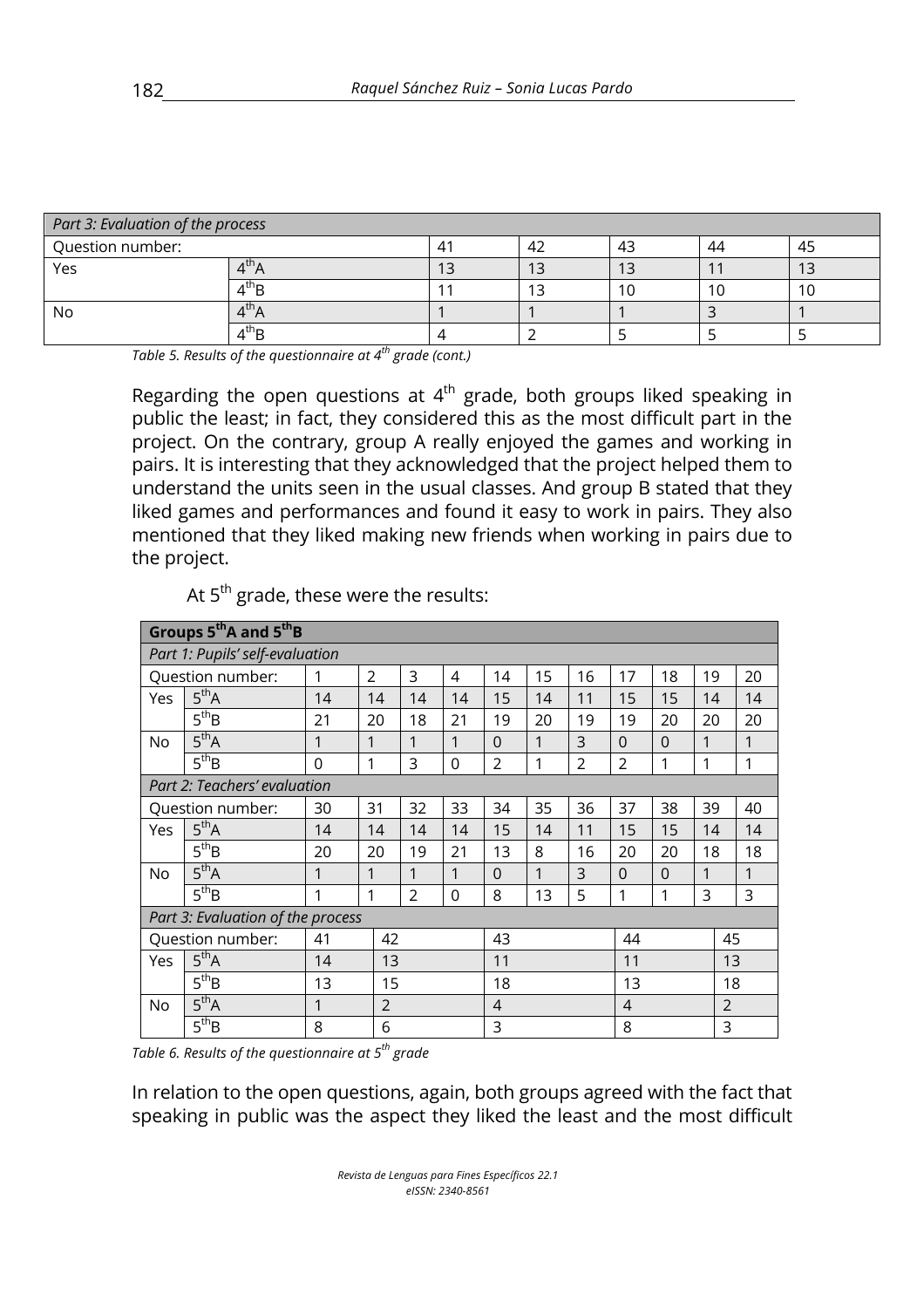one. Likewise, group A liked games and working in pairs the most. The fact that they appreciated and enjoyed whole sessions speaking in English is remarkable. Group B liked games as well as activities in the playground, since they claimed that it was fun to do something new. On the contrary, many pupils thought it was hard to work in pairs or in groups because they were not used to that.

|           | Groups 6 <sup>th</sup> A and 6 <sup>th</sup> B |                |                |                |    |          |    |                |          |    |    |             |               |    |    |          |                |
|-----------|------------------------------------------------|----------------|----------------|----------------|----|----------|----|----------------|----------|----|----|-------------|---------------|----|----|----------|----------------|
|           | Part 1: Pupils' self-evaluation                |                |                |                |    |          |    |                |          |    |    |             |               |    |    |          |                |
|           | Question number:                               | 1              | 2              | 3              | 4  |          | 21 | 22             | 23       | 24 |    | 25          | 26            | 27 |    | 28       | 29             |
| Yes       | $6^{\text{th}}$ A                              | 22             | 22             | 19             | 23 |          | 22 | 21             | 22       | 22 |    | 22          | 22            | 23 |    | 23       | 22             |
|           | $6^{th}B$                                      | 16             | 17             | 17             | 18 |          | 17 | 16             | 17       | 14 |    | 17          | 15            |    | 18 | 15       | 18             |
| No        | 6 <sup>th</sup> A                              | 1              | 1              | $\overline{4}$ | 0  | 1        |    | $\overline{2}$ | 1        | 1  | 1  |             | 1             | 0  |    | $\Omega$ | 1              |
|           | $6^{th}B$                                      | $\overline{2}$ | 1              | 1              | 0  | 1        |    | $\overline{2}$ | 1        | 4  | 1  |             | 3             | 0  |    | 3        | $\overline{0}$ |
|           | Part 2: Teachers' evaluation                   |                |                |                |    |          |    |                |          |    |    |             |               |    |    |          |                |
|           | Question number:                               | 30             | 31             | 32             | 33 |          |    | 35<br>34       |          | 36 |    |             | 38<br>37      |    |    | 39       | 40             |
| Yes       | $6^{\text{th}}$ A                              | 23             | 22             | 22             |    | 23       |    | 22<br>20       |          | 19 |    |             | 23            | 18 |    | 23       | 13             |
|           | $6^{th}B$                                      | 14             | 18             | 18             |    | 18       |    | 17             | 18       |    | 16 |             | 17<br>17      |    |    | 18       | 10             |
| <b>No</b> | 6 <sup>th</sup> A                              | 0              | 1              | 1              |    | $\Omega$ | 1  |                | 3        |    |    |             | 5<br>$\Omega$ |    |    | $\Omega$ | 10             |
|           | $6^{th}B$                                      | 4              | $\overline{0}$ | $\Omega$       |    | 0        | 1  |                | $\Omega$ | 2  |    | 1           |               | 1  |    | 0        | 8              |
|           | Part 3: Evaluation of the process              |                |                |                |    |          |    |                |          |    |    |             |               |    |    |          |                |
|           | Question number:                               | 41             |                |                | 42 |          |    | 43             |          |    | 44 |             |               |    | 45 |          |                |
| Yes       | $6^{th}$ A                                     | 23             |                |                | 22 |          |    | 22             |          |    | 23 |             |               |    |    | 22       |                |
|           | $6^{\text{th}}B$                               | 15             |                |                | 15 |          |    | 15             |          |    | 17 |             |               |    |    | 18       |                |
| No        | $6^{\text{th}}$ A                              | 0              |                | $\mathbf{1}$   |    |          |    | $\mathbf{1}$   |          |    |    | $\mathbf 0$ |               |    | 1  |          |                |
|           | $6^{th}B$                                      | 3              |                | 3              |    |          | 3  |                |          |    | 1  |             |               |    | 1  |          |                |

Finally, the results of  $6<sup>th</sup>$  grade were as follows:

*Table 7. Results of the questionnaire at 6th grade*

Concerning the open questions, once again, both groups expressed that speaking in front of their classmates was the most difficult part of the project and what they liked the least. On the one hand, group A not only liked working in pairs but also helping others. Moreover, they found it easy to learn the grammar and vocabulary of each unit with the methodology employed in the project. On the other hand, group B also liked working in pairs although they recognised that, at times, it was complicated to explain some things to their peers. They also liked working with people with different levels of English and games.

Under these premises, the teachers can claim that, on the whole, selfevaluations were very positive, since no more than five children ever assigned negative responses. However, there is an exception, group 5<sup>th</sup>B, where half of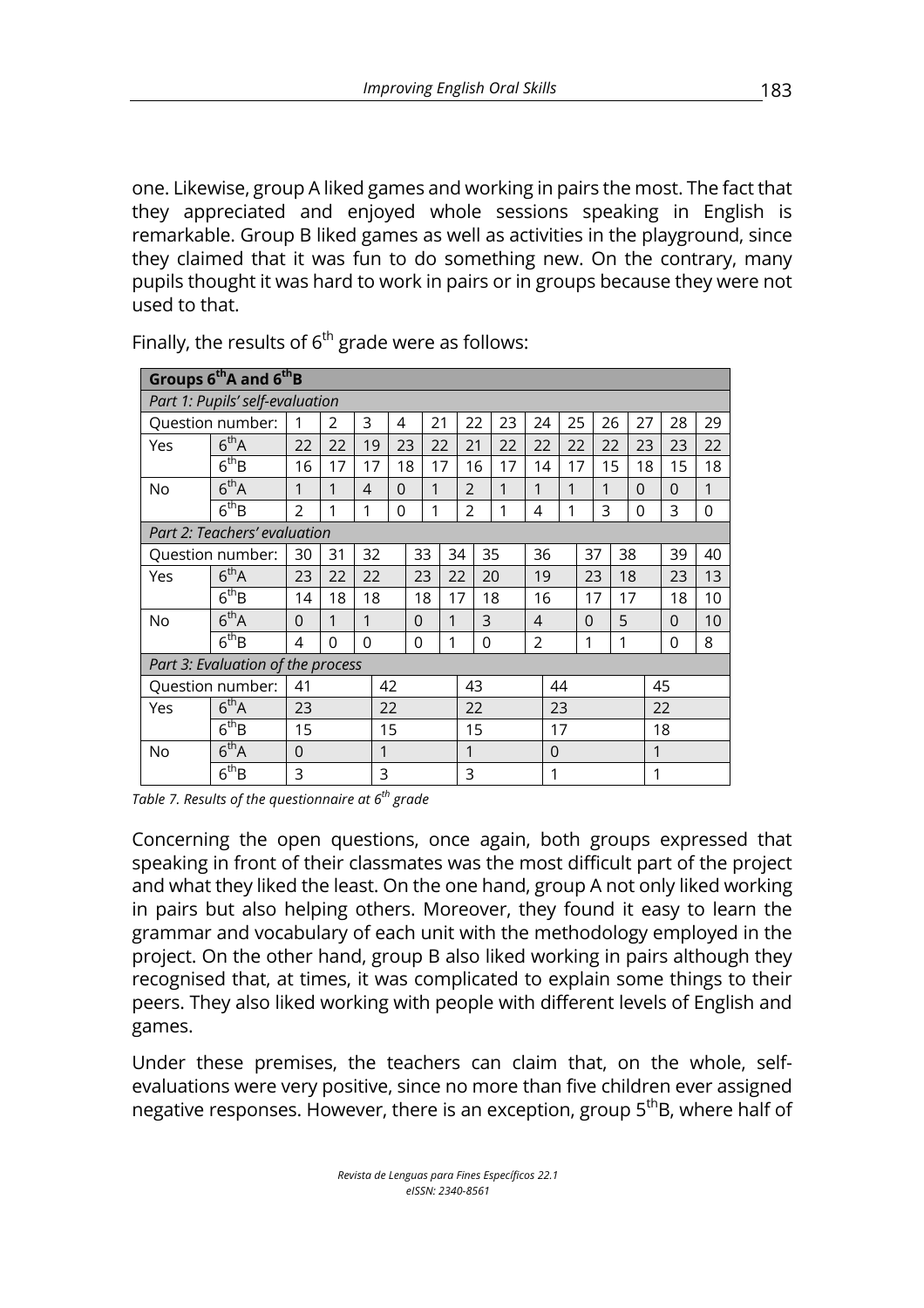the class considered that the teachers neither spoke slowly nor adjusted to their learning pace. What is more, this same group did not appraised the project positively regarding motivation and they also said that they wanted neither to implement the project by using ICT nor to repeat this experience in the future. Having this in mind, it is inspiring that most of the children reflected on their own learning and work and enjoyed the project; therefore, they have learned while having fun. Furthermore, some acknowledged not only having learned academic issues but strategies for their own personal development; for example, building friendships in the activities of the project. Moreover, the project also worked competences, such as the social and civic competences as well as social skills, in essence, transversal competences. Despite the mentioned group, the rest confirmed that they were motivated by the project and even explicitly appreciated that the whole sessions were in English.

The teachers' evaluation was also completely positive. Nevertheless, some aspects need improvement in future implementations of the project. For example, a better adjustment of the tasks, since sometimes, the pupils needed more time to practise in front of the class. Moreover, even if the methodology was varied and the teachers employed multiple materials, introducing ICT would be an aspect to consider. The teachers must also bear in mind that, as in this year, the planning must be flexible, as it has to be adapted to the reality of the classroom and the teachers have to choose and modify activities and tasks so that the pupils consolidate learning and the process is meaningful, especially at the beginning when the teachers have to adjust the pace of the class to the pupils. Regarding the combination of the usual planning with the project not only was it compatible but also advisable since the teachers used many of the activities to reinforce content or introduce topics. Motivation was generally high except for the critical group mentioned before. Maybe the pupil with Asperger Syndrome as well as other several problems were a source of lack of motivation. However, the project also helped children to speak in public, since at the beginning some of them had stage panic, which progressively disappeared. On the whole, the teachers can affirm that the project had a qualitative impact both on the children's academic performance and on their personal development and other transversal competences.

#### **4. Claims and conclusions**

Even if some difficulties and problems arose at the beginning, especially due to the low English level of the pupils or because they were not used to the methodology employed, the authors-teachers can claim that the project was a great success. It was so not only due to their academic results, but also for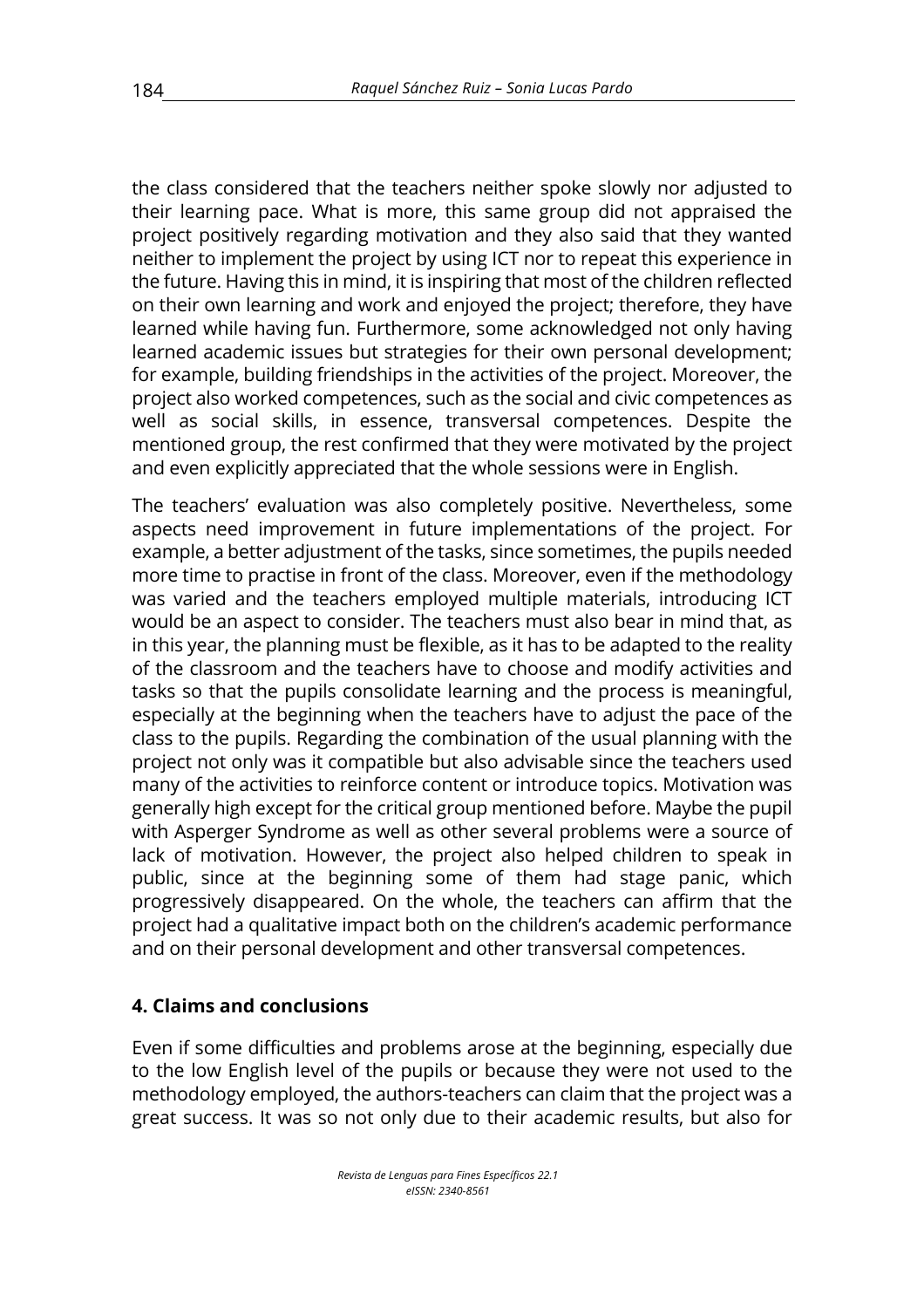their achievements, like more motivation, more fluency, more reflection on their own work and self-evaluation, the acquisition of a taste for the English language and social skills, among others.

Moreover, the project served to equate and raise the level of the classes, that is, it helped the children with worse marks and less disposition or ability for languages and to reinforce what they had learned in the usual classes and even to introduce topics and acquire language in a playful way. Therefore, it constituted a tool to attend to diversity and get a more homogenous level. Likewise, the project made use of a more active methodology, where the teachers prioritised oral skills and everyone spoke only English during the whole sessions; thus, children had to actively listen to the teachers and their peers and they reflected more on their own learning as they had to check and use peer correction and accept their own mistakes as part of the learning process, as Gass and Mackey (2006) and Sato and Ballinger (2010) demonstrated. Then, self-criticism, critical thinking, self-confidence and autonomy were also worked; in essence, sense of initiative and entrepreneurship and learning to learn competences.

Even though, at the beginning, some pupils felt uncomfortable and did not want to work if the teachers had already listened to them or checked their work, they had to be scolded for that and the teachers had to check they had done their tasks. In this sense, the project helped them to organise their work better, since they had to learn useful expressions to improve their vocabulary and use them in similar situations in the future, which also allowed children to be more and more spontaneous in their interactions. Some children even asked the teachers if they could practise their conversations before so that their performance in the class was better. The project, then, encouraged the children to study (not only the language itself but also aspects like intonation, gestures and strategies for oral presentations), overcome their own fears, and challenge and surpass themselves.

Furthermore, the activities and tasks in the project trained them for the exam. What is more, once they were used to the methodology, improvisation activities were carried out with excellent results. These good results motivated the pupils not only to learn but also to volunteer in tasks, especially in those were they had to speak before their classmates. As the project advanced, even the sceptics accepted that the textbook is not the only source of knowledge, but guided practical and didactic tasks teach knowledge, especially if the pupils did them in a fun way, and reinforce and consolidate contents as well. Obtaining a reward sticker for doing their activities and performing their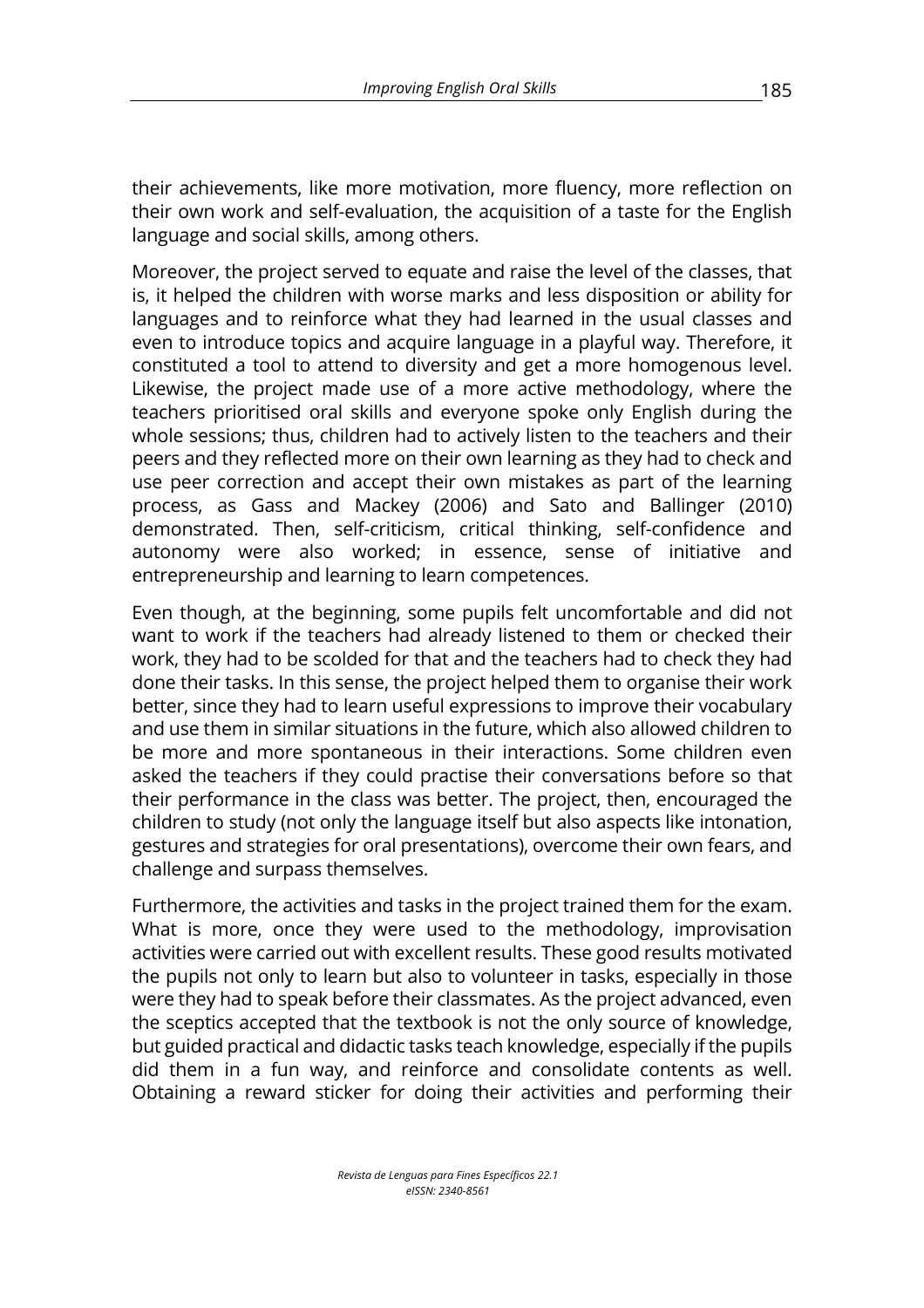dialogues motivated them and encouraged them to actively participate in the classes.

Likewise, these results encourage the teachers to implement the project in future academic years; especially repeating those activities which turned out to be more dynamic and motivating, like buying and selling products in a market created *ad hoc* with different materials (plastic food, empty containers, cash registers, play money, etc.), card battles and *Guess who*. What is more, the teachers could implement the project with due modifications to work or go into detail about other competences, like the digital competence, by working and evaluating ICT; cultural awareness and expression, by making pupils create their own materials; the social and civic competences, by planning more team and cooperative work; and sense of initiative and entrepreneurship, by applying the task-based approach, among others. Or by employing other methodologies, such as storytelling or TPR, that would allow children to improve their academic results in the different English skills or by using other more motivating materials that would contribute to the acquisition of a taste for reading or that would appeal more to their interests or to promote or improve other issues.

However, for future editions, the authors would like to involve as many members of the teaching staff of the centre as possible and to achieve greater participation and further dissemination of the benefits and results. And, in the particular case of English, more support –be that logistic support or the creation of working groups– in order to distribute the work, since sometimes, such as in the evaluation of oral exams or the creation of materials, it was difficult to carry out some activities due to a lack of time. On the other hand, the teachers would like to extend the project to other centres –as another school visited our centre and the teachers found the idea interesting and were amazed by the results– and, so, create a working network so as to obtain more support and disseminate the results.

Likewise, the teachers could take the orientation staff into consideration, especially in relation to some children's behaviour issues, like the case of Asperger Syndrome. Maybe some relaxation techniques and behavioural rules would make integration easier and those types of pupils would not disrupt the classes, so the atmosphere would be more suitable. This would make a difference since the teachers had confirmed that relaxation techniques helped those children who were more demanding of themselves to effectively improve their academic performance and, of course, their emotional state.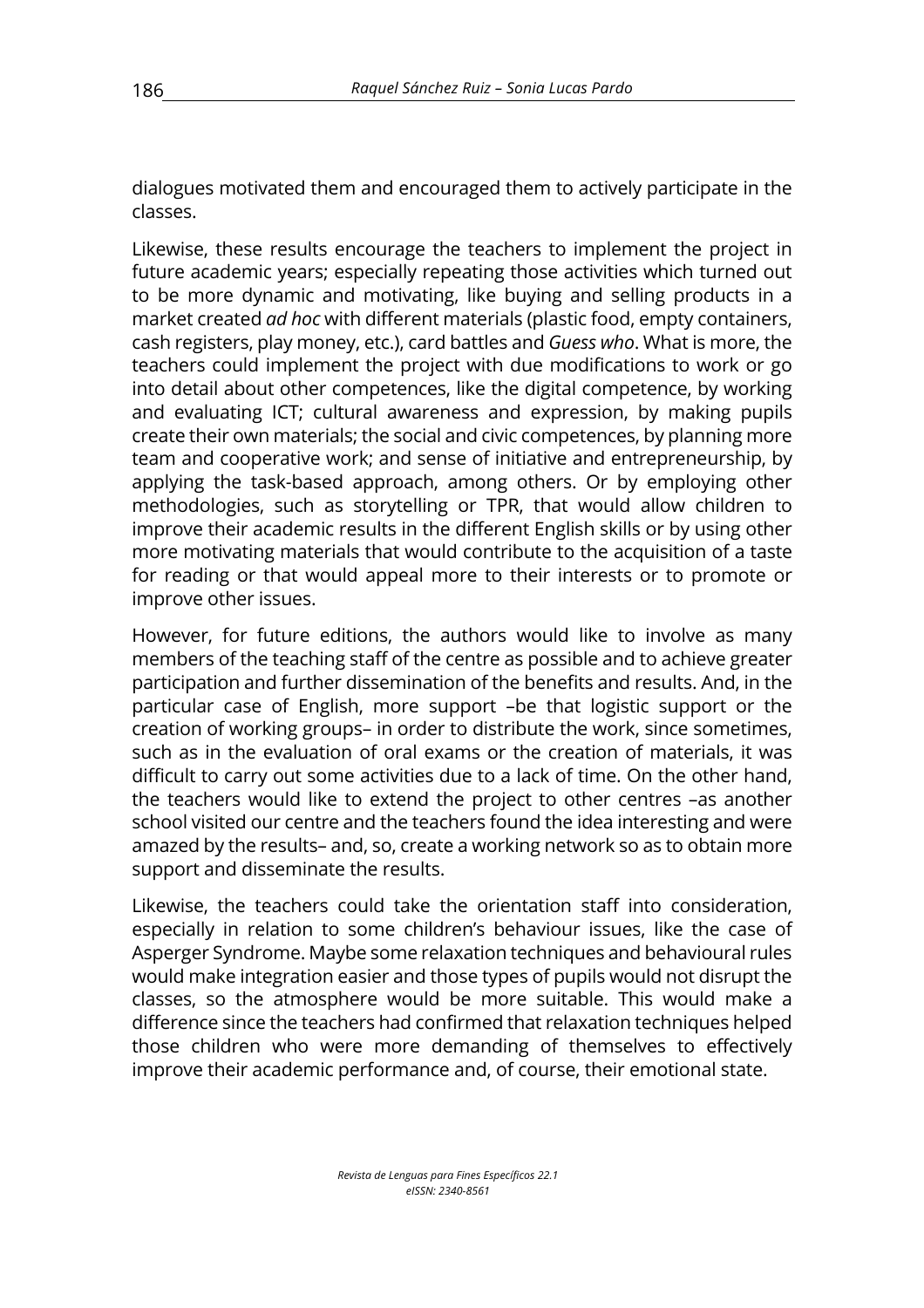Finally, the theoretical assumptions on which this study is based can prove to be useful in the dissemination of results and creation of guidelines for better teaching practice. Moreover, this paper contributes to a better understanding of the collaborative learning process in the line of other works like Zeng and Takatsuka (2009) or Watanabe and Swain (2007), and to reflecting on the target language so as to raise a meta-linguistic awareness as in Swain (2000). And, as Sato and Ballinger (2010) demonstrated, projects like this help learners develop a more comprehensive and real idea of their own L2 knowledge. Besides, collaborative work and peer-peer dialogue are confirmed to be essential in communicative language teaching as it allows learners to express meaning in authentic contexts.

### **About the author**

**Raquel Sánchez Ruiz**, PhD, is an Assistant Professor (Tenure Track) at the Faculty of Education in Albacete (Universidad de Castilla-La Mancha). Her research interests include EFL acquisition/learning, CLIL, English Didactics and Methodology and Education Innovation. Address for correspondence: Facultad de Educación (Edificio Simón Abril), Plaza de la Universidad, nº 3, CP 02071, Albacete, Spain (Raquel.SanchezRuiz@uclm.es)

**Sonia Lucas Pardo** is a Primary and English teacher in CEIP San Jaime, Onil, Alicante (Spain). She was a former English Primary teacher in Colegio Mare de Dèu de Gràcia, Biar, Alicante. Her research interests include EFL acquisition/learning, English Didactics and Methodology and Education Innovation. Email: soniacloe8@hotmail.com.

#### **Acknowledgements**

We would like to thank the two anonymous reviewers, especially reviewer 1, of this paper for their insightful comments and suggestions on an earlier version.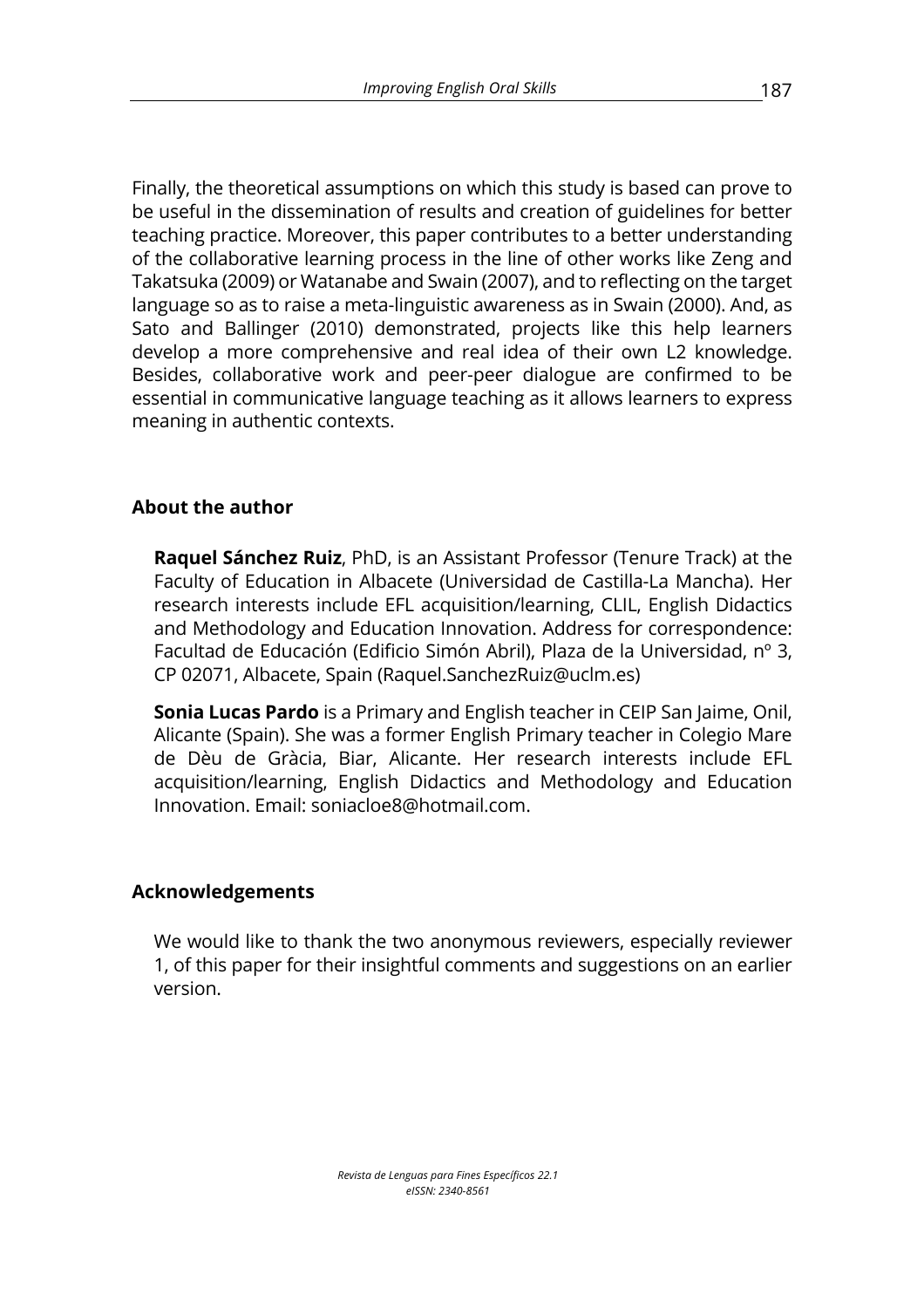#### **Article history**

*Paper received: 22nd September 2015 Paper received in revised form and accepted for publication: 22nd December 2015*

#### **References**

- Baleghizadeh, S. (2009). Investigating the Effectiveness of Pair Work on a Conversational Cloze Task in EFL Classes. *TESL Reporter, 42*(2), 1-12.
- Council of Europe (2001). *Common European Framework of Reference for Languages*. Cambridge: Cambridge University Press.
- Crystal, D. (2003). *English as a Global Language*. Cambridge: Cambridge University Press.
- Decreto 111/2007, de 20 de julio, del Consell, por el que se establece el currículo de la Educación Primaria en la Comunitat Valenciana [2007/9730]. July, 20<sup>th</sup> 2007. Diari Oficial de la Comunitat Valenciana, 5562.
- Decreto 108/2014, de 4 de julio, del Consell, por el que se establece el currículo y desarrolla la ordenación general de la educación primaria en la Comunitat Valenciana [2014/6347]. July, 4th 2014. Diari Oficial de la Comunitat Valenciana, 7311.
- Denscombe, M. (2010). The Good Research Guide: For Small-Scale Social Research Projects. Berkshire: Open University Press.
- Equihua, L., Borja, V., Ramírez, A., & Treviño, A. (2011). Education under Product/Project Oriented Learning Technic, an Academic Experience Under Multidisciplinary and Collaborative Work Environment. *INTED2011 Proceedings*, 2504-2510.
- European Commission (2005). *Eurobarometer 231 – Wave 63.4.* Retrieved from http://ec.europa.eu/public\_opinion/archives/ebs/ebs\_237.en.pdf
- European Commission (2006): *Special Eurobarometer 243 – 64.3.* Retrieved from http://ec.europa.eu/public\_opinion/archives/ebs/ebs\_243\_en.pdf
- Gass, S., & Mackey, A. (2006). Input, Interaction and Output. *AILA Review, 19*, 3-17.
- Gordillo Santofimia, L. M. (2011). Desarrollo de la comunicación oral en la clase de inglés. *Revista digital: Innovación y experiencias educativas, 38*, 1-9.
- Lantolf, J. P., & Thorne, S. L. (2006). *Sociocultural Theory and the Genesis of Second Language Development*. Oxford: Oxford University Press.
- Ley Orgánica 2/2006, de 3 de mayo, de Educación. May, 3<sup>rd</sup> 2006. Boletín Oficial del Estado. 106.